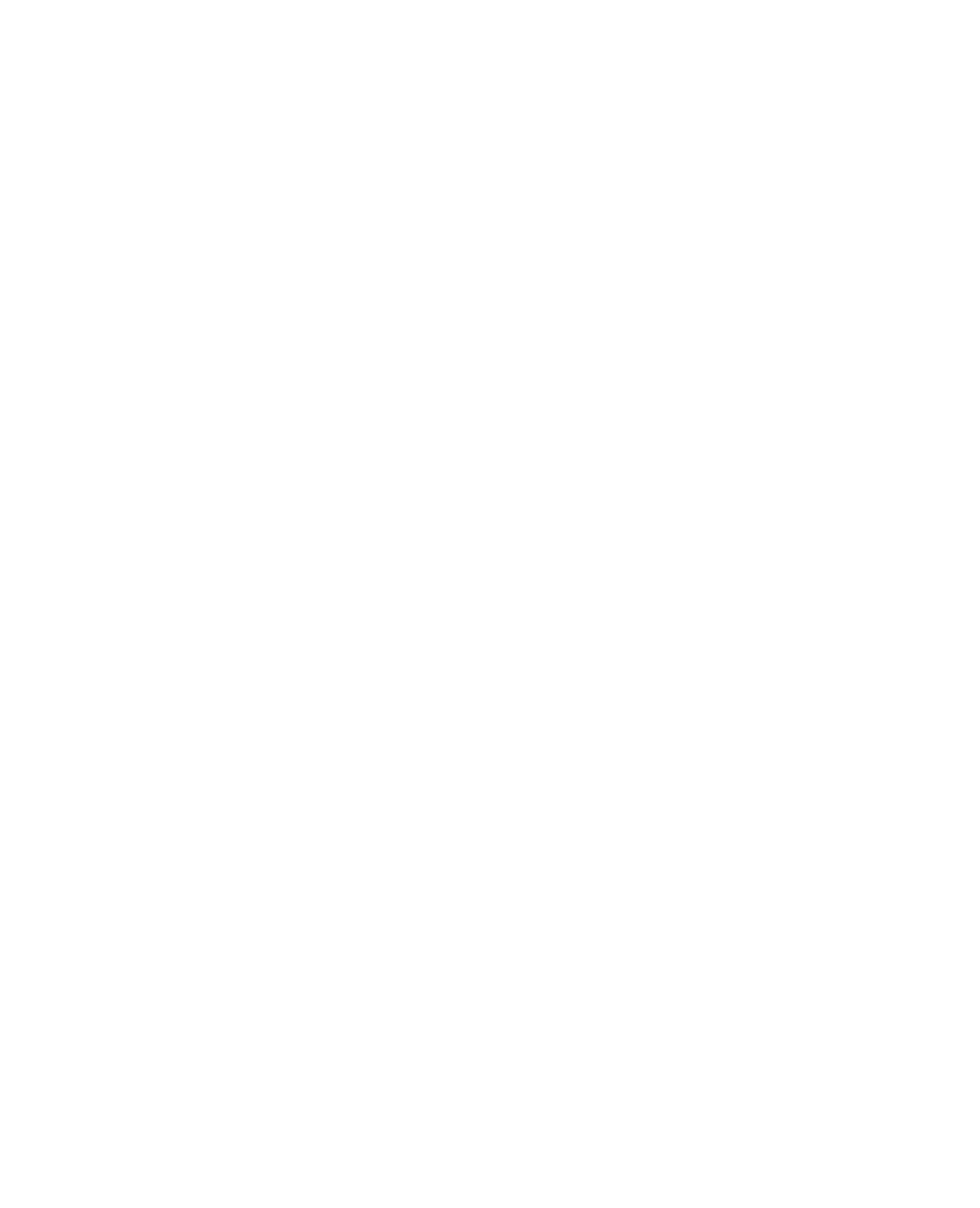

# EILEEN KOFF CPO®

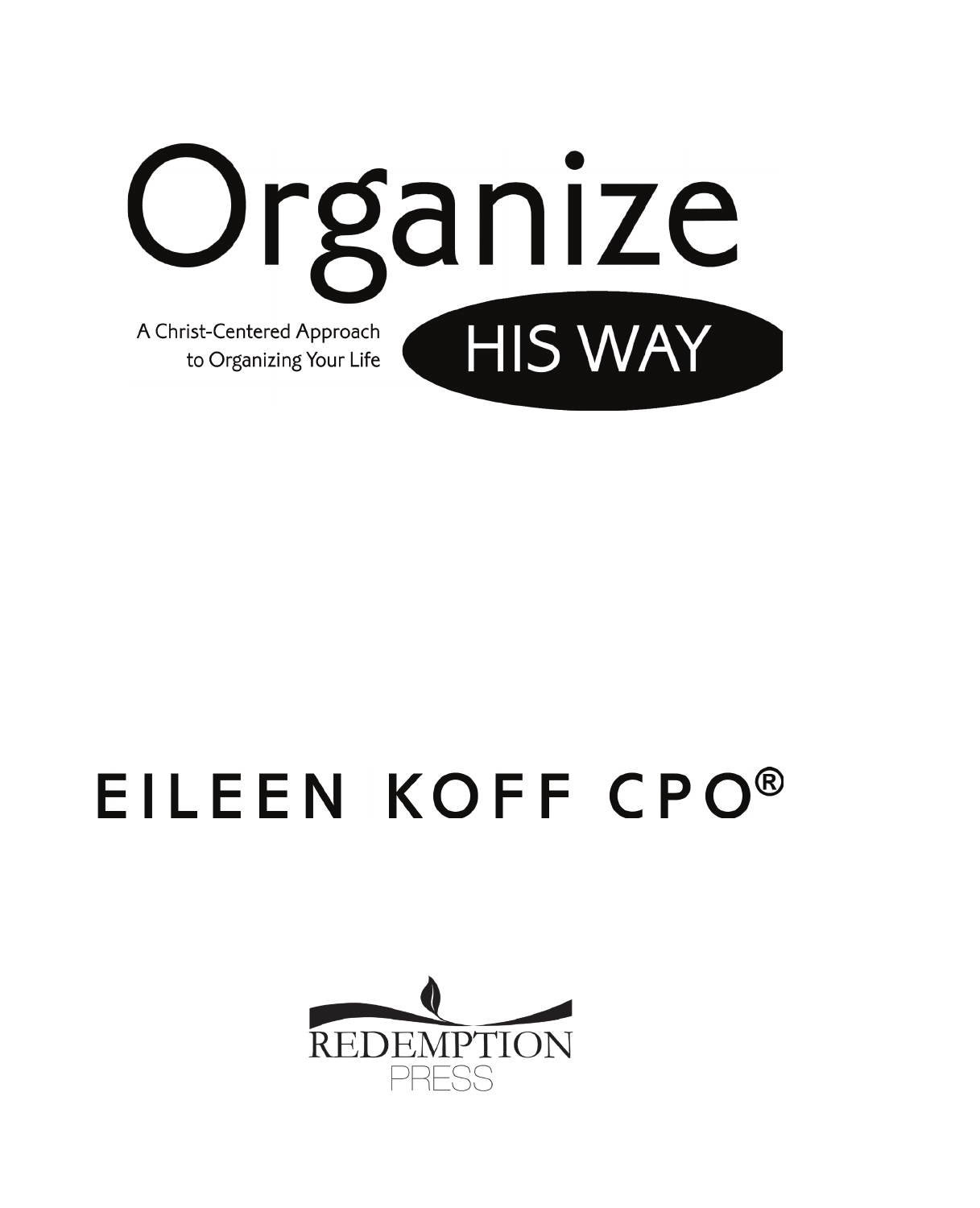© 2013 by Eileen Koff CPO®. All rights reserved.

Published by Redemption Press, PO Box 427, Enumclaw, WA 98022 Toll Free (844) 2REDEEM (273-3336)

Redemption Press is honored to present this title in partnership with the author. The views expressed or implied in this work are those of the author. Redemption Press provides our imprint seal representing design excellence, creative content and high quality production.

No part of this publication may be reproduced, stored in a retrieval system, or transmitted in any way by any means—electronic, mechanical, photocopy, recording, or otherwise without the prior permission of the copyright holder, except as provided by USA copyright law.

Unless otherwise noted, all Scriptures are taken from the *Holy Bible, New International Version*®*,* niv®. Copyright © 1973, 1978, 1984, 2011 by Biblica, Inc.™ Used by permission of Zondervan. All rights reserved worldwide. www.zondervan.com

Scripture quotations marked (amp) are taken from the *Amplified Bible,* Copyright © 1954, 1958, 1962, 1964, 1965, 1987 by The Lockman Foundation. Used by permission.

Scripture references marked kjv are taken from the *King James Version* of the Bible.

Scripture references marked nasb are taken from the *New American Standard Bible*, © 1960, 1963, 1968, 1971, 1972, 1973, 1975, 1977 by The Lockman Foundation. Used by permission.

Scripture references marked nkjv are taken from the *New King James Version*. Copyright © 1982 by Thomas Nelson, Inc. Used by permission. All rights reserved.

Scripture marked msg are taken from *The Message*. Copyright © 1993, 1994, 1995, 1996, 2000, 2001, 2002. Used by permission of NavPress Publishing Group.

Scripture references marked ntme are taken from *J. B. Phillips, "The New Testament in Modern English",* 1962 edition, published by HarperCollins.

ISBN 13: 978-1-63232-430-6 Library of Congress Catalog Card Number: 2012912013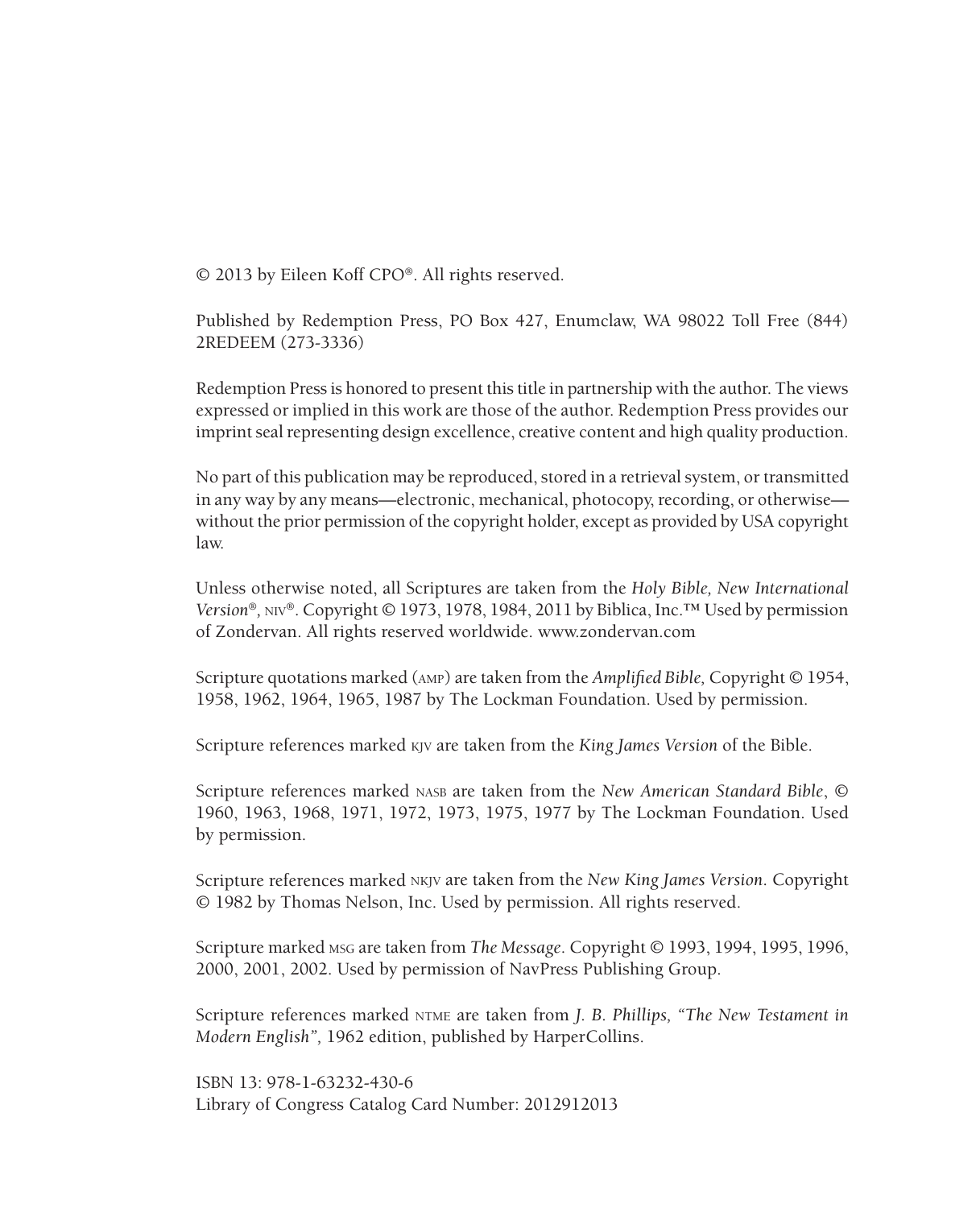# Acknowledgments

Writing this workbook has been on my to-do list for many, many years. In 2004, I joined Sandra Felton's "Faith in Organizing" Yahoo group. My purpose as an organizer was to get a first-person perspective on how clutter and chronic disorganization interferes with the Body of Christ. What I found from the numerous emails from this group exceeded my expectations. Those emails touched a deep desire in my heart to bring God's Word into Christians' lives so that true transformation could occur in their homes and in their relationships. You will read many of these women's testimonies in this workbook. It is my sincere prayer that you will no longer feel alone as you relate to their stories and struggles. I am so grateful to Sandra for having the vision to start this group, specifically for believers.

Writing this book would not have been possible without the help of Shelly Esser, editor of *Just Between Us* magazine. As she began editing this workbook, her encouragement grew as each chapter was unveiled; giving me renewed confidence that this workbook was truly unique and greatly needed. My deepest gratitude goes to my husband, Wayne, and sons, Ian, Evan, and Keenan, for your patience, love, encouragement, help, and all the extra hugs as you encouraged me on this journey as an author. Thank you for sharing this incredible adventure with me.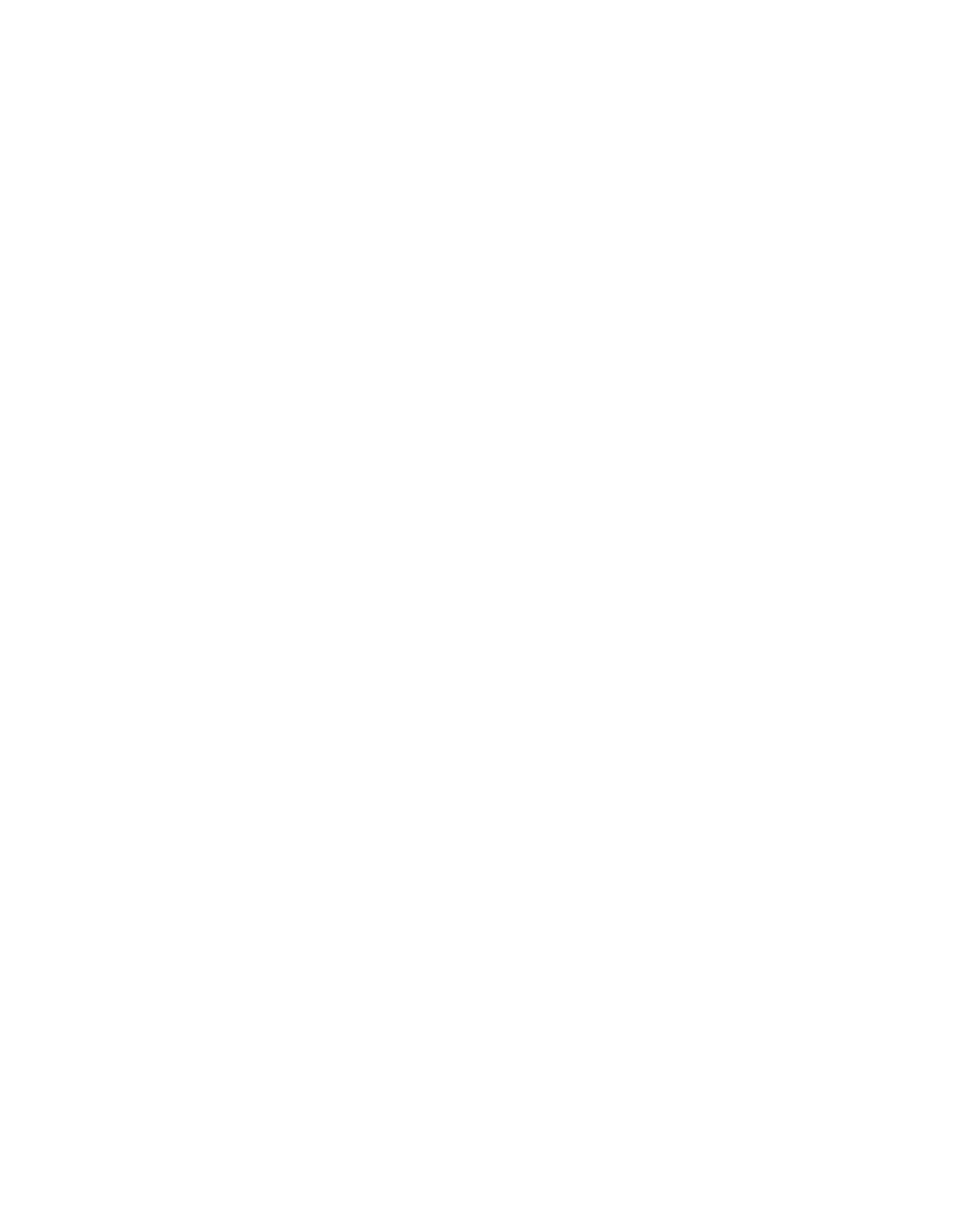# **Contents**

| 1. Where are Your Treasures? Assessing Material Possessions 23<br>"For Where Your Treasure is, There Your Heart Will Be Also" |
|-------------------------------------------------------------------------------------------------------------------------------|
| 2. A Changed Mind Can Change Anything39<br>"For As He Thinkest in His Heart, So is He"                                        |
| A Radical New View of Martha                                                                                                  |
| "He Must Increase, I Must Decrease"                                                                                           |
| "Give and It Will Be Given to You"                                                                                            |
| The Power of Stuff                                                                                                            |
| Organizing One Step at a Time                                                                                                 |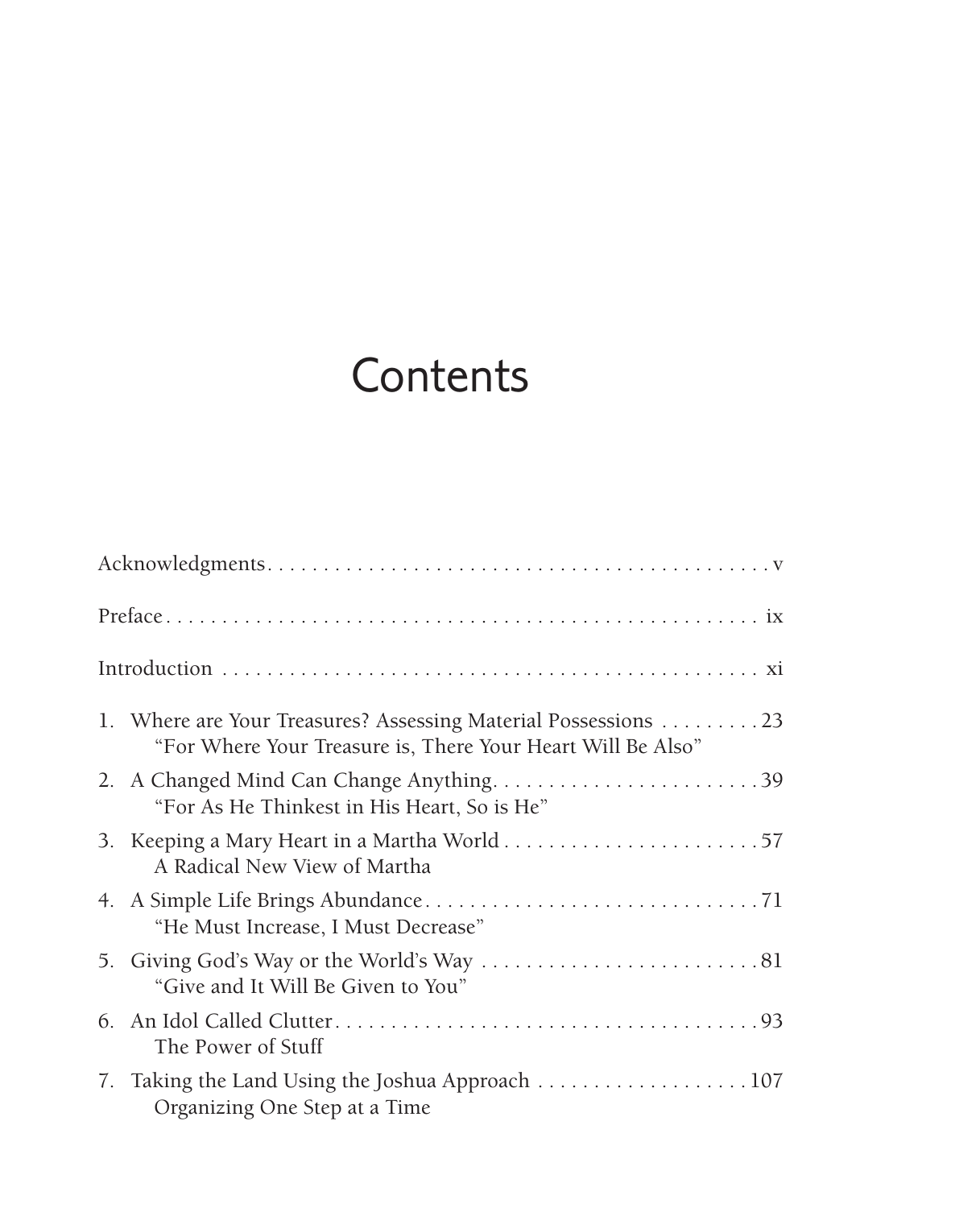| Conquering Paper Clutter Through Trust                                                                       |  |
|--------------------------------------------------------------------------------------------------------------|--|
| "Let All Things Be Done Decently and in Order"                                                               |  |
| Clothes Reflect Our Spiritual Identity                                                                       |  |
| Detecting, Diagnosing, and Dealing with Spiritual<br><b>Environments and Generational Causes for Clutter</b> |  |
| Proven Methods to Maintain Your Organization                                                                 |  |
|                                                                                                              |  |
|                                                                                                              |  |

viii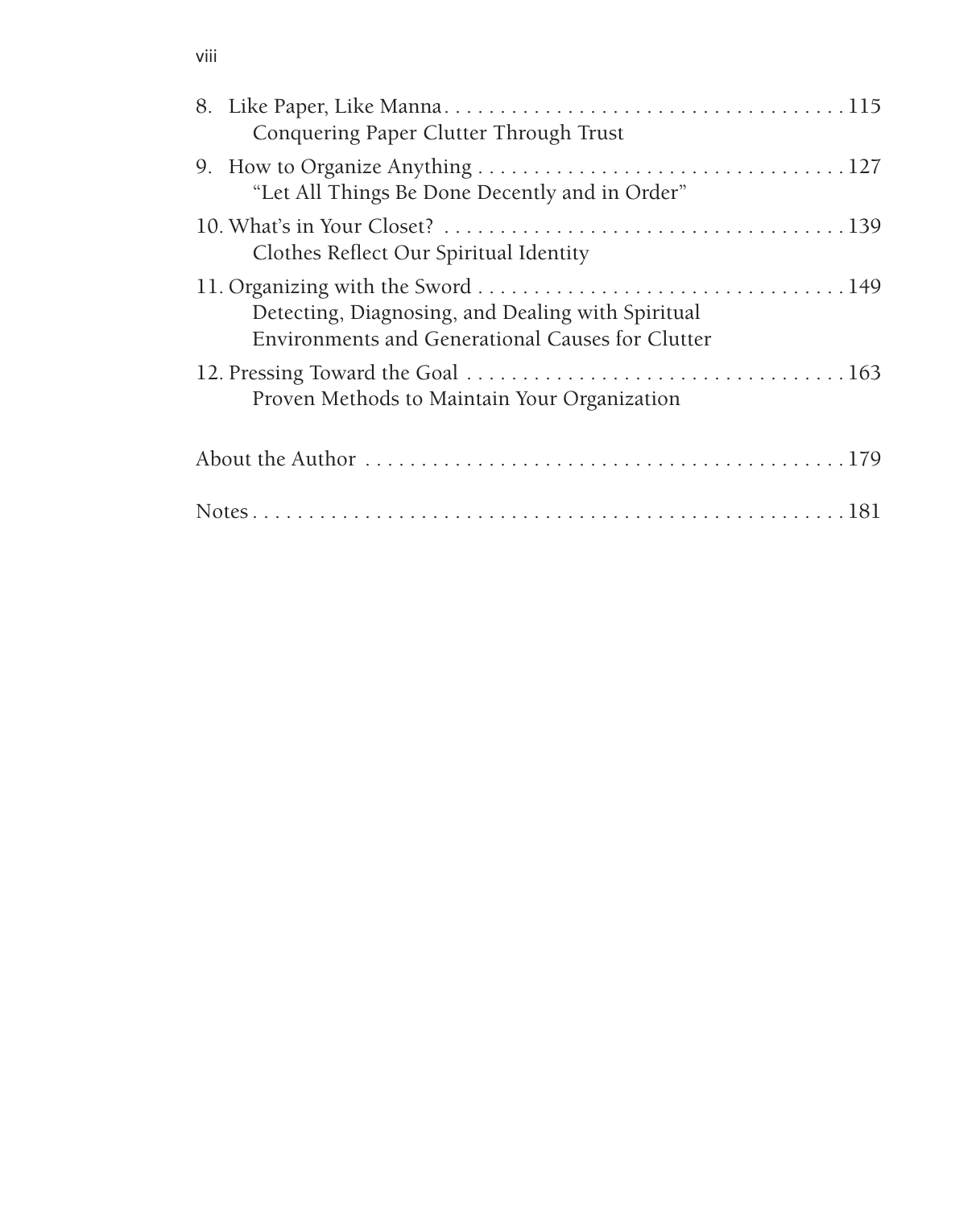# Preface

With the abundance of organizing books out there, I'm always left wondering why anyone would have a hard time figuring out how to get organized. However, after being in the profession for almost two decades, I have come to the conclusion that what we believe dictates what we do. Therefore, some might ask, "Is clutter really a faith issue?" We believe that God desires intimacy in our daily life, but how does that translate to the clutter that sits on our tables, countertops, and in our storage spaces? This workbook is designed to teach you how to deal with clutter and find a peaceful place where you can nurture intimacy with God.

There are a million reasons why people can't seem to deal with the overload in their lives. That overload can be stuff, activities, or the mental perception of time. My clients have expressed that "cluttered brains equal cluttered rooms." Does God have anything to say in this regard? Is there anything in the Bible that tells us how to finally—once and for all—deal with our internal and external clutter? As a Christian Certified Professional Organizer I say *yes*—a million times *yes*! God has shown me through His Word many passages that can be applied to living an orderly life.

It's my desire that this workbook will not only show you what God has to say about living an orderly life, but that you can be "transformed by the renewing of your mind." Saying goodbye to clutter once and for all is my goal for you. The first several chapters of this workbook will explore why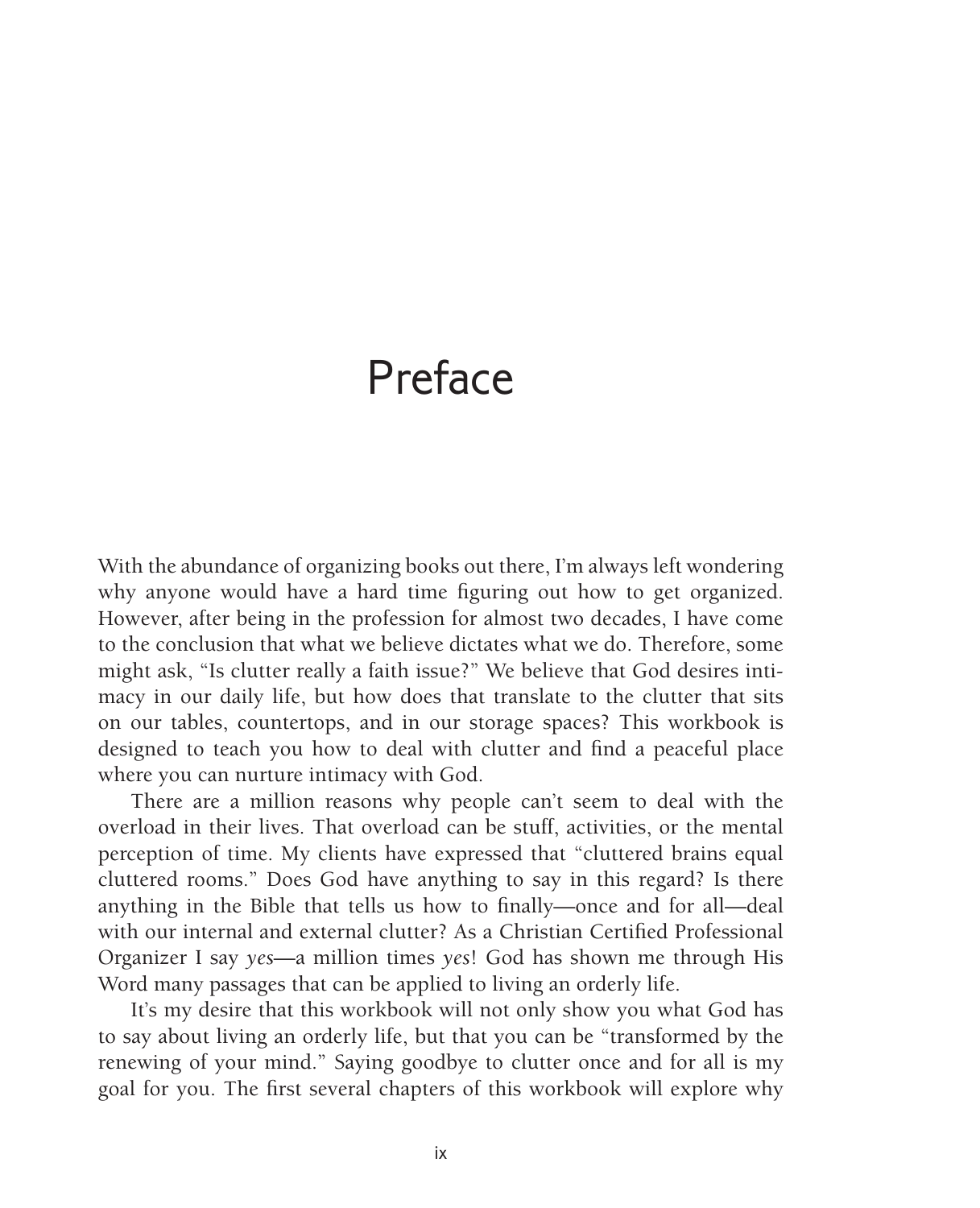clutter (both physical and mental) creates distance between those closest to you and your relationship with God. If we agree that God desires intimacy with us—every single day—then how does the clutter in our lives separate us from the abundant life God has provided? Your clutter could be an obstacle that keeps you from greater intimacy and from the abundant life God has provided for you.

The remaining chapters will provide you with a practical blueprint of organizing how-tos for your unique situation. Looking at God's Word throughout the chapters will ensure that the Holy Spirit will lead you each step of the way. Because I have written this in a workbook format, it lends itself perfectly to small groups or expanded study. Upon completion of this workbook you may desire to bring this study to your home church. To facilitate community change, I have devised a teacher's guide to equip you in teaching this study. You can learn more at www.EileenKoffMinistries.com

May our Lord richly bless you as He leads you into all Truth!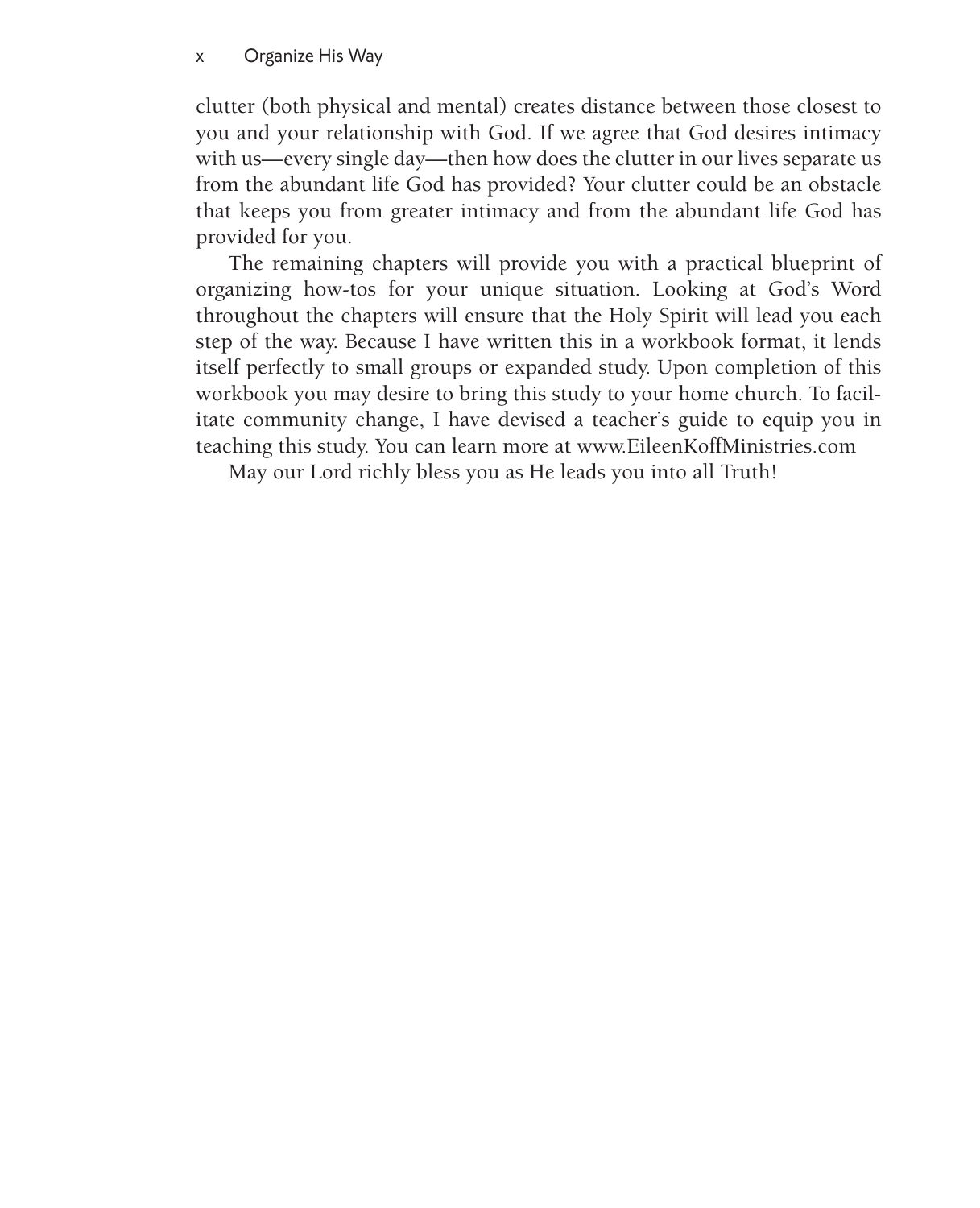# Introduction

"I feel buried under all this stuff."

"I'm suffocating in this room."

"I'm too paralyzed to begin sorting through this mess."

Maybe you can relate to the voices I hear most everyday when my phone rings or I get e-mails from people desperate to lead a more organized life. There are millions of people just like you who just don't know how to begin or how to make their organizing attempts last longer than two weeks.

I frequently hear:

- I have a very hard time letting go of things, so I just keep everything.
- My sleep suffers because I feel like I've forgotten something important.
- I keep getting organized, but stuff just keeps coming back like a boomerang.
- Every time I open the closet door; something comes crashing on top of me!
- I'd cook for my family if I could just find enough surfaces in the kitchen.
- I'm too embarrassed to have people over to visit.
- Just looking at this mess makes me tired and exhausted.
- I always end up paying extra on my bills because I'm late mailing payments.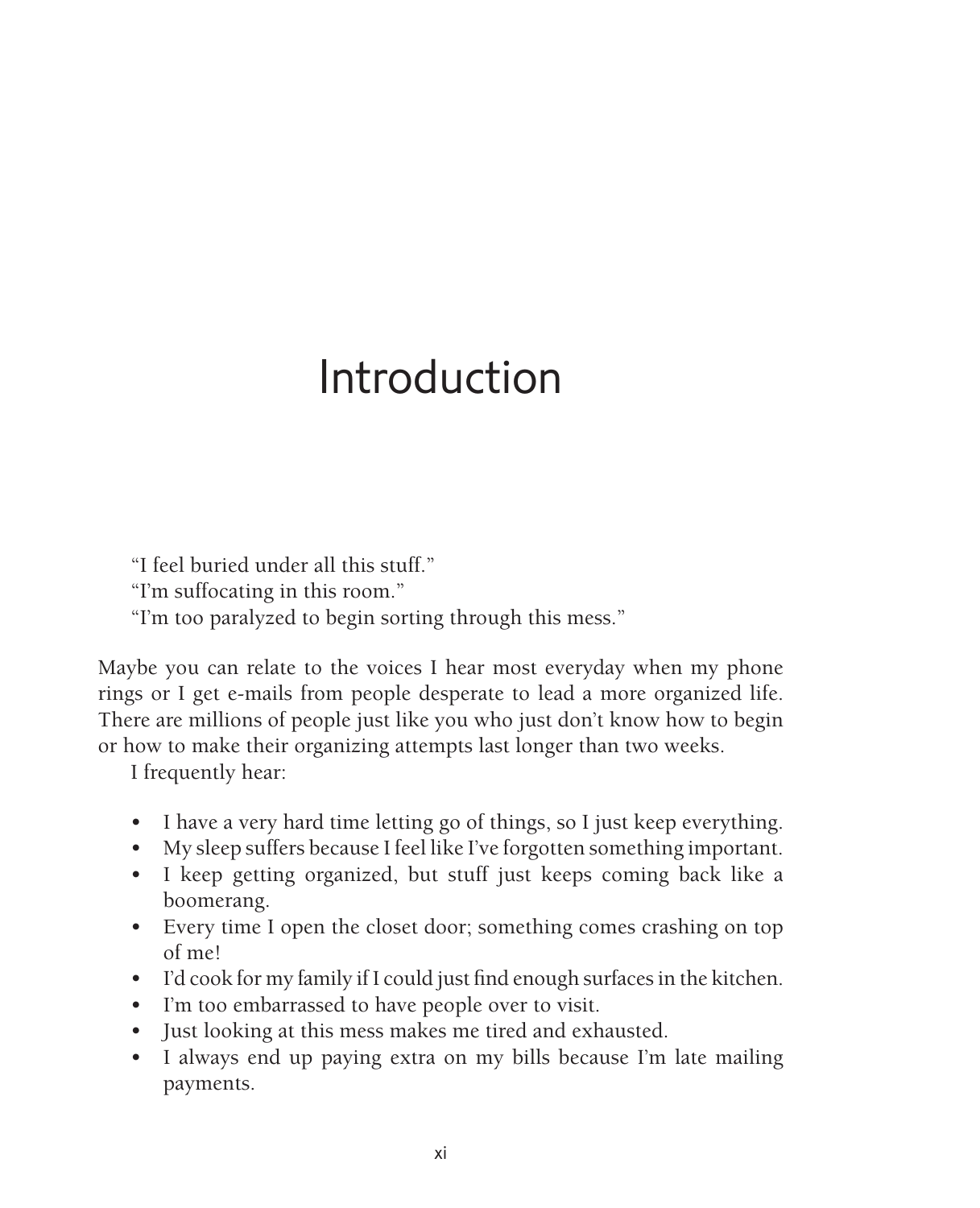- How come my office is so organized, but my home is just a pile of junk?
- No one in my home will help me keep things organized.
- I'm just plain tired of always being late and never finding my keys.
- The only order in my house is take—out!

#### *Do these questions sound familiar? If so, which ones?*

Anyone who has ever tried to get organized knows it can be tough, and that's why I have put together this workbook. Unlike other books filled with hints, tips, and methods that worked for everyone else but you, this workbook will reveal God's plan for living an orderly life. Once you understand how to *Organize His Way*, His way will light your path to a new freedom from your present chaos. I will be sharing from my personal and professional years of experience of working with people just like you—people who have become successful at getting their lives in order.

Over the past decade, the media has paid an increasing amount of attention to the world of organization. In fact, since 2001 (post 9/11), you would be hard-pressed to pick up any woman's magazine and not find the word "organization" somewhere on the front cover. Since people can no longer control the chaos of the world, they have decided to at least control their homes. Past and present TV shows highlighting a fascination of the lives of excess continue to be highly rated: "Clean Sweep," "Mission Organization," "Clean House," "Buried Alive," and "Hoarders." It's obvious that our culture is focused on the need for organization.

An illusive picture-perfect home is NOT the definition of a well-organized space. Organizing is not about perfection; it's about giving you access to the things you love and time to enjoy them. Others are misled when they believe that once their spaces are organized, they have achieved their goals. A well

*Organizing is not about perfection; it's about giving you access to the things you love and time to enjoy them.*

organized space is but one piece of the puzzle that will allow you to *achieve* your goals. Here is one client's story to illustrate this point:

My client had the dream to become a baker, but all his countertops were so sprawled with clutter that he could barely bake. Getting his kitchen streamlined didn't allow him to open his bakery, but after several months in his organized kitchen he was able to move forward with his dream because he could now successfully develop recipes designed for the bakery.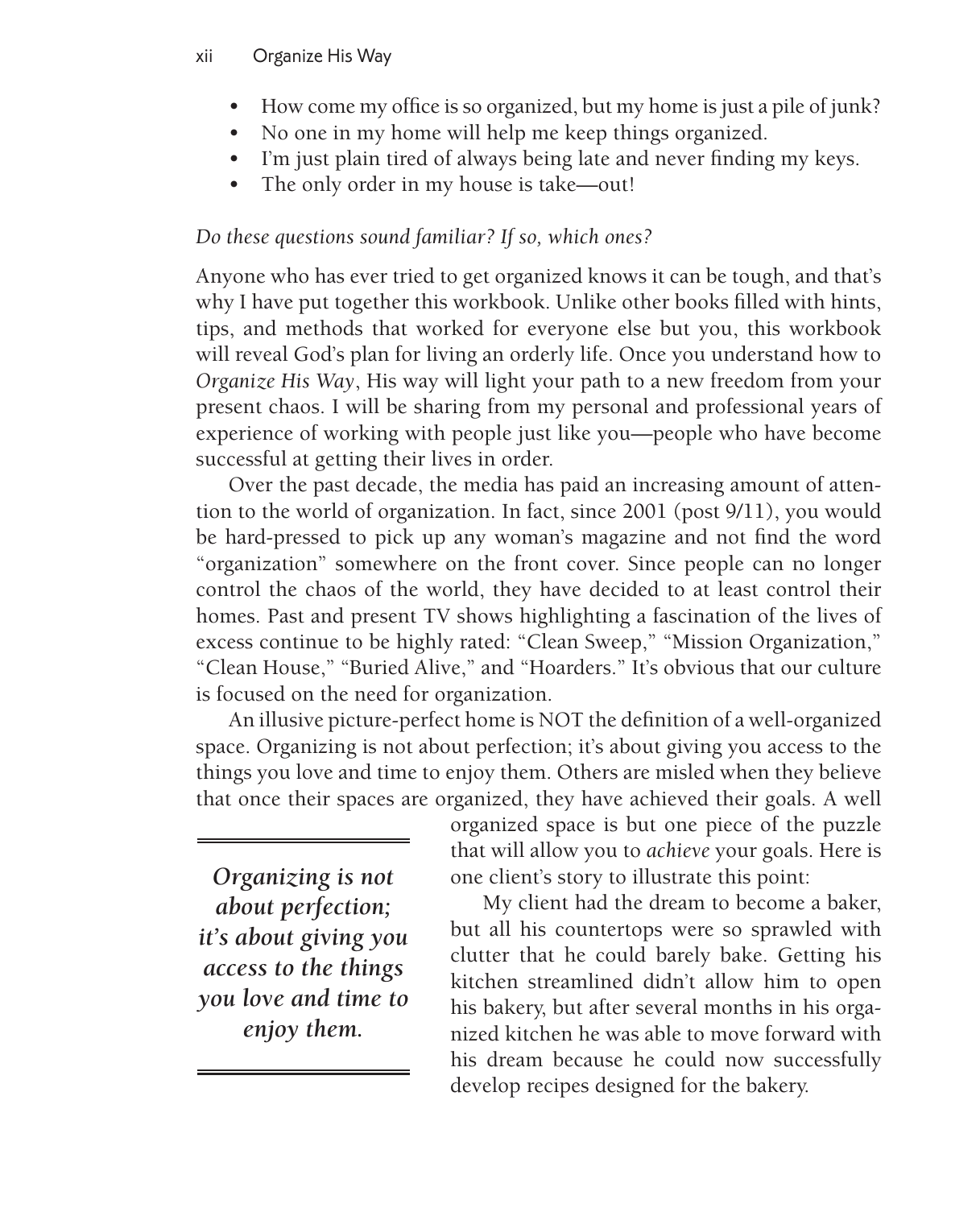Have you ever noticed that "getting organized" is always listed in the top 10 reasons for New Years Resolutions? However, in the kingdom of God, there are other reasons for leading an orderly life. After several sessions, my Christian clients come to understand that this process is truly a faith walk.

The following are a few reasons for living an organized lifestyle. I know the Holy Spirit will show you many more as you begin your journey, but most importantly, this journey will lead you into a deeper and more intimate relationship with Christ.

- 1. Your relationships flourish
- 2. Your ability to hear God awakens
- 3. Each person has certain gifts or abilities
- 4. An organized life builds character
- 5. An organized life maximizes time and efficiency
- 6. To be ready

# **Reason #1: Your Relationships Flourish**

Our relationships take front and center in all that we are and all that we do. Luke 10:27 tells us to:

*"Love the Lord your God with all your heart and with all your soul and with all your strength and with all your mind"; and, "Love your neighbor as yourself".*

Simply stated, a disorganized lifestyle suffocates relationships. Clutter has a way of isolating us from building and maintaining meaningful relationships. Instead of constructing a safe space, our clutter actually builds walls of isolation. We can miss the blessings of fellowship because of the shame and embarrassment a cluttered house evokes. The following testimony from Miranda (not her real name) sheds a dose of reality:

#### *Dear Pastor, (name withheld)*

*I have to tell you how I was moved to take action after hearing your sermon "Precious Praise" from the book of Acts (preached on Sunday, October 13, 2013).*

*One of the things you spoke on was how Paul and Silas STILL praised God after being stripped, beaten, and thrown in jail (precious praise to God, indeed), and another was how the first response of new believer, Lydia was to show hospitality. You asked wondering, at the*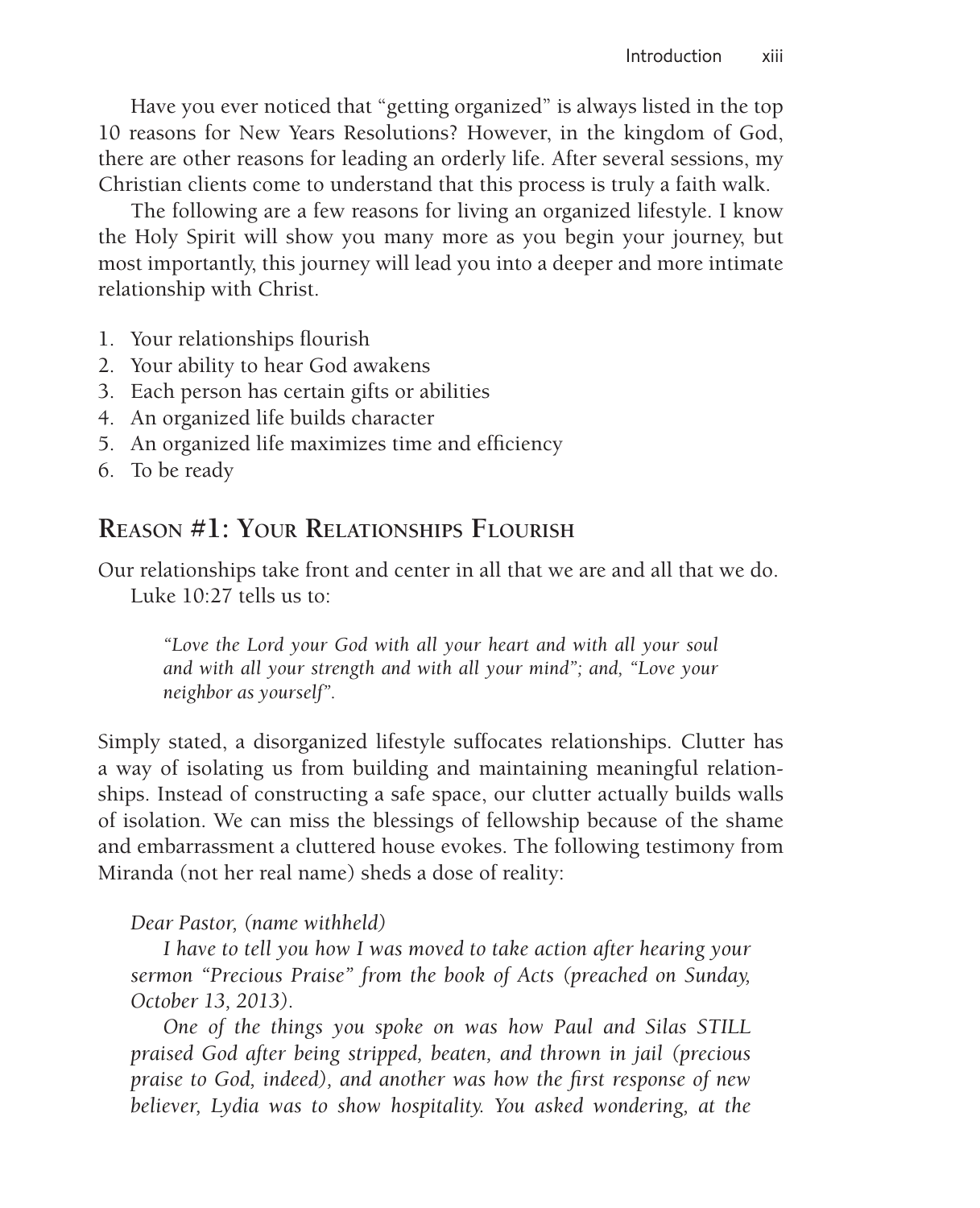*9 am and 12 noon services, how many of us show hospitality by opening up our homes and apartments? There was DEAD SILENCE IN BOTH SERVICES!!! Pastor, the Holy Spirit worked some serious conviction with that question! It seemed like the Holy Spirit had you "hover" over the subject of this kind of hospitality for at least 10 minutes (and I wanted to slowly slide down into my chair and hide)!!! Your question that Sunday convicted me, and the absolute silence in the sanctuary only reminded me that I am not alone!*

*I believe you were absolutely right when you said there are many complicated reasons for not inviting people into our homes and showing hospitality. But there is also one reason that prevents MANY of us from showing hospitality. This very shameful, embarrassing and overwhelming sin problem is that seven-letter word spelled C-L-U-T-T-E-R!!! I've been dealing with it, and (ironically), I am not only a member of the Keepers of God's House, I am the Tuesday Team Leader (our team is responsible for working on your floor after each prayer meeting)! I know this is a problem for more people than we can imagine. Why else would there be so many TV shows devoted to focusing on people's excess (*Clean House, Clean Sweep, Hoarders/Buried Alive*, etc.)? I've discussed, with discernment, the problem with others who are dealing with clutter or who know someone overpowered by it — including personal friends, church friends, members of my Keeper's team, one of my friends from the choir, and others. It's not an easy subject to talk about. People can easily disguise it as, "My place isn't done yet," "as soon as I get that new sofa," "I don't want people in my business (or my home)," "I don't have time for company" or some other "veil." However, as you like to say: "It is what it is!"*

*I delight in giving, and I've shown hospitality by treating people in a warm, friendly, generous way, but lately, not by opening my home. Those times when I want to be selfish, the Holy Spirit will remind me: If anyone has material possessions and sees a brother or sister in need but has no pity on them, how can the love of God be in that person? (1John 3:17).*

*My apartment has clutter, not like that TV show, "*Hoarders/Buried Alive*" (which fascinates and can inspire me), but it wasn't in a condition where I felt comfortable inviting people over. How can you show hospitality if you don't feel comfortable because you know you don't have it together? For me, the solution was to get help (again)! I had a professional organizer work with me last year for two hours. It was expensive, and the clutter eventually returned. After hearing your sermon, I prayed, and asked the Lord to lead me to a professional organizer who*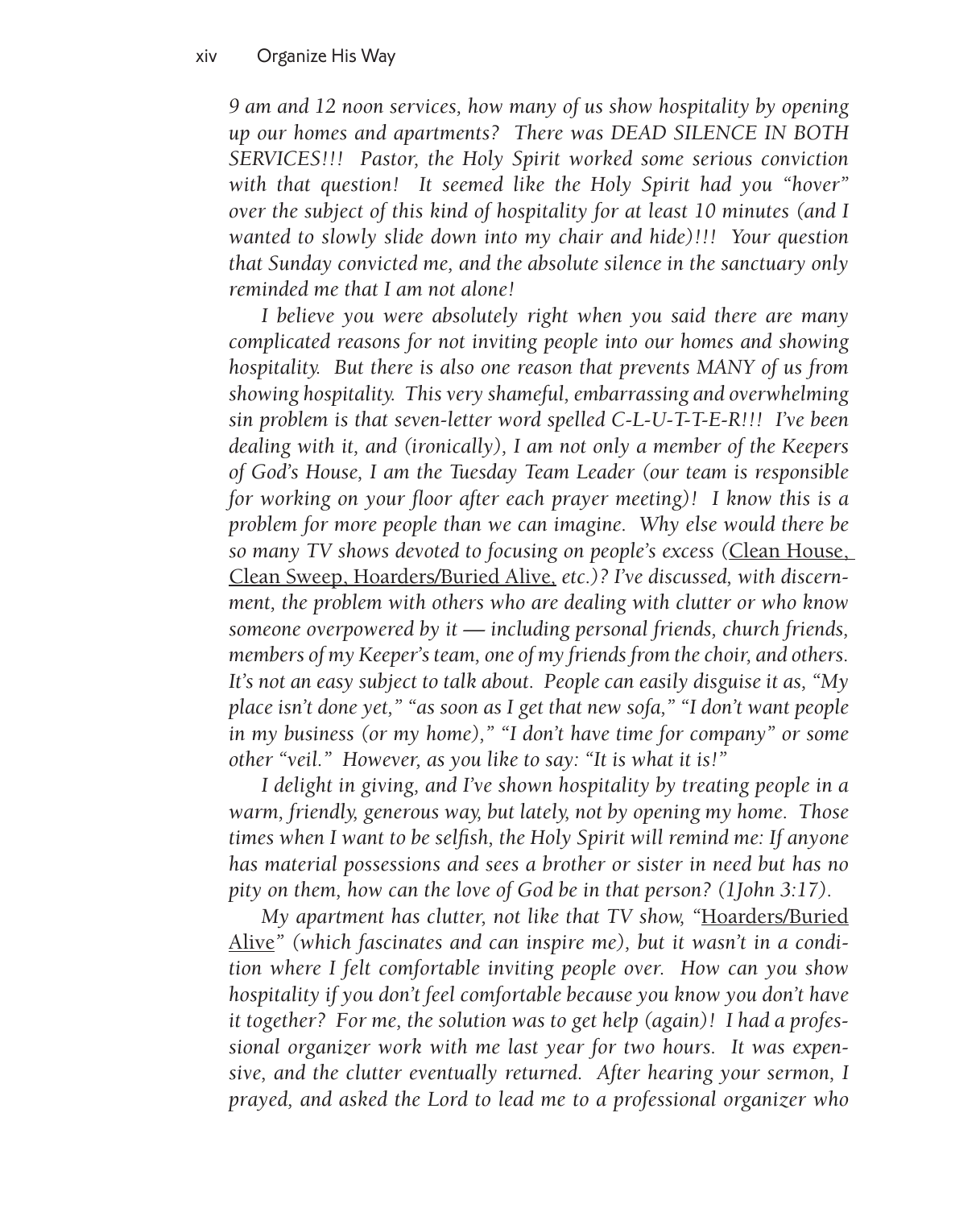*understands organizing from His point of view. I was excited when I found a website called faithfulorganizers.com, an organization that connects Christian organizers with clients. Then, I noticed most of the Christian organizers listed in my area just did not seem "set apart" when it came to the presentation promoting their business. They seemed like the previous organizer who came to my home. And then (thank you, Jesus!), I found one called "To the Next Level" "Let all things be done decently and in order" (1 Cor. 14:40). "Putting God above all I do is how I conduct my life and business. I treat each client as a gift from God, bringing God's order into their home or business." (Woo hoo!) This caption jumped into my face! I knew I had found the organizer God wanted for me.*

*Pastor, I've been learning about this issue from God's perspective, for example: a disorganized lifestyle suffocates relationships (with Him and other people); it builds walls of isolation between God and us and between others and ourselves. It can put God at a distance with all the distractions the clutter creates and the temptation to love and treasure those things rather than God. Sleep can suffer as a result of clutter (Could this be a reason for falling asleep in church? I think so!). We can miss the blessings of fellowship because of the shame and embarrassment. Did you know clutter can shout over every attempt to hear God's still, small voice? Can you imagine all of us who are not hearing His voice because of clutter?*

*Pastor, my apartment is not yet exactly where I want it to be, but I've set goals, and I'm excited because I'm seeing results. There's progress! I'm being held accountable to commitments, and after three (virtual) sessions of working with Eileen Koff CPO® on Skype, I can say that I am now comfortable enough where I have invited people over. This is as a result of following her Christ-centered principles."* 

Miranda eventually understood how her clutter was isolating her from others, but more importantly, a clutter-filled home builds walls between God and us. A disorganized life can put God at a distance because of all the distractions that clutter creates and the temptation to love and treasure those things rather than God. Our clutter piles suffocate our spaces, and this prevents God from releasing blessings into our lives. For emphasis, let me state this again, our

*A disorganized life can put God at a distance because of all the distractions that clutter creates and the temptation to love and treasure those things rather than God.*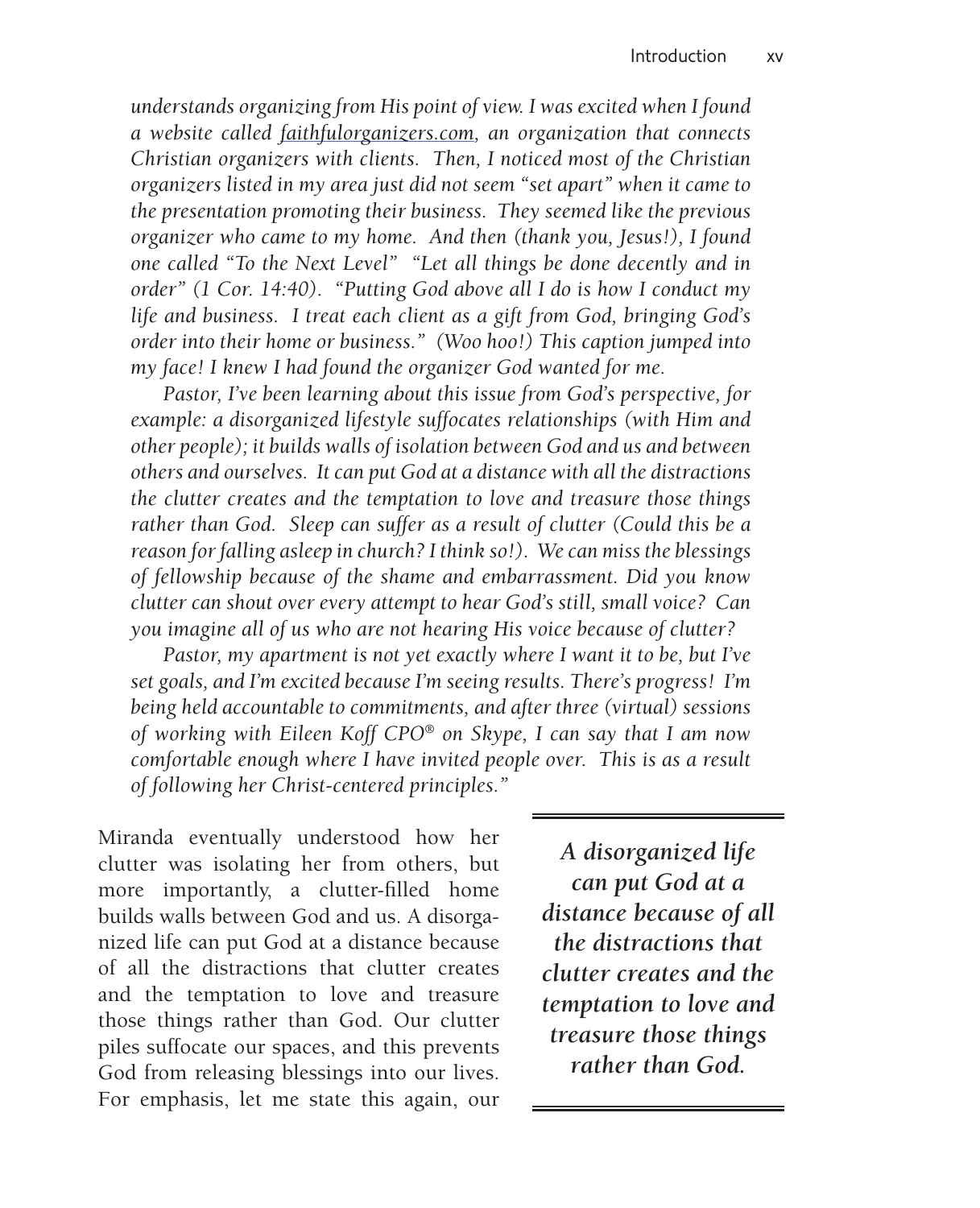suffocated spaces prevents God from releasing blessing into our lives. This will be detailed in Chapter 1. If the sum of all the laws are rolled into this one scripture, in Luke 10:27, then we must always remember the importance of maintaining and creating healthy relationships, with others and with God.

### **Reason #2: Your Ability to Hear God Awakens**

*He who is of God hears God's words.*

(John 8:47 nkjv)

Hearing from God is paramount to your progress as a Christian, but clutter can shout over every attempt to hear God's still small voice. It's difficult to still the mind and hear from God under ordinary circumstances, but it's next to impossible to hear Him when stuff is competing for your attention.

Many of my clients have sometimes expressed that when there is too much clutter in a given space, they find it "hard to hear" or concentrate. The room takes on a certain "noise" level, so noisy that the only thing they do is flee from the space. Physical clutter creates visual "noise." Therefore, the easiest way to bring down the visual noise from your life is to remove the clutter. My client Josh expressed it this way. *"I do my best thinking in the shower. There are no distraction and I am fully present in the moment, if only during that small window of time during the day. Somehow the water running down my back helps me clear the clutter from my head, and upon turning off the water, it seems as if I re-enter the world's demands of the day. I have become so accustomed to the clutter around me and the noise it creates, that when I clear the clutter, I feel I'm back in my shower. I can think clearer, breathe better and I smile for no reason at all."*

Creating a clutter-free environment can bring about a greater sense of peace and clarity and when you pray in a clutter-free environment, your ability to hear God's still small voice will astound you.

In Dotty Schmitt's book Stand on My Shoulders; Treasures from the Secret Places of His Heart, she writes *"It is as we cultivate a daily time of solitude and soaking in His loving Presence that the Holy Spirit opens to us the rich treasures of His heart. Outward silence is certainly easier to attain to than is a deep inner place of quiet and stillness. This place of inner quiet is a prerequisite to hearing the voice of God."* Dotty understands that hearing His voice comes with great inner awareness. She also points out that getting "outward" silence is also a key element; they both go hand-in-hand.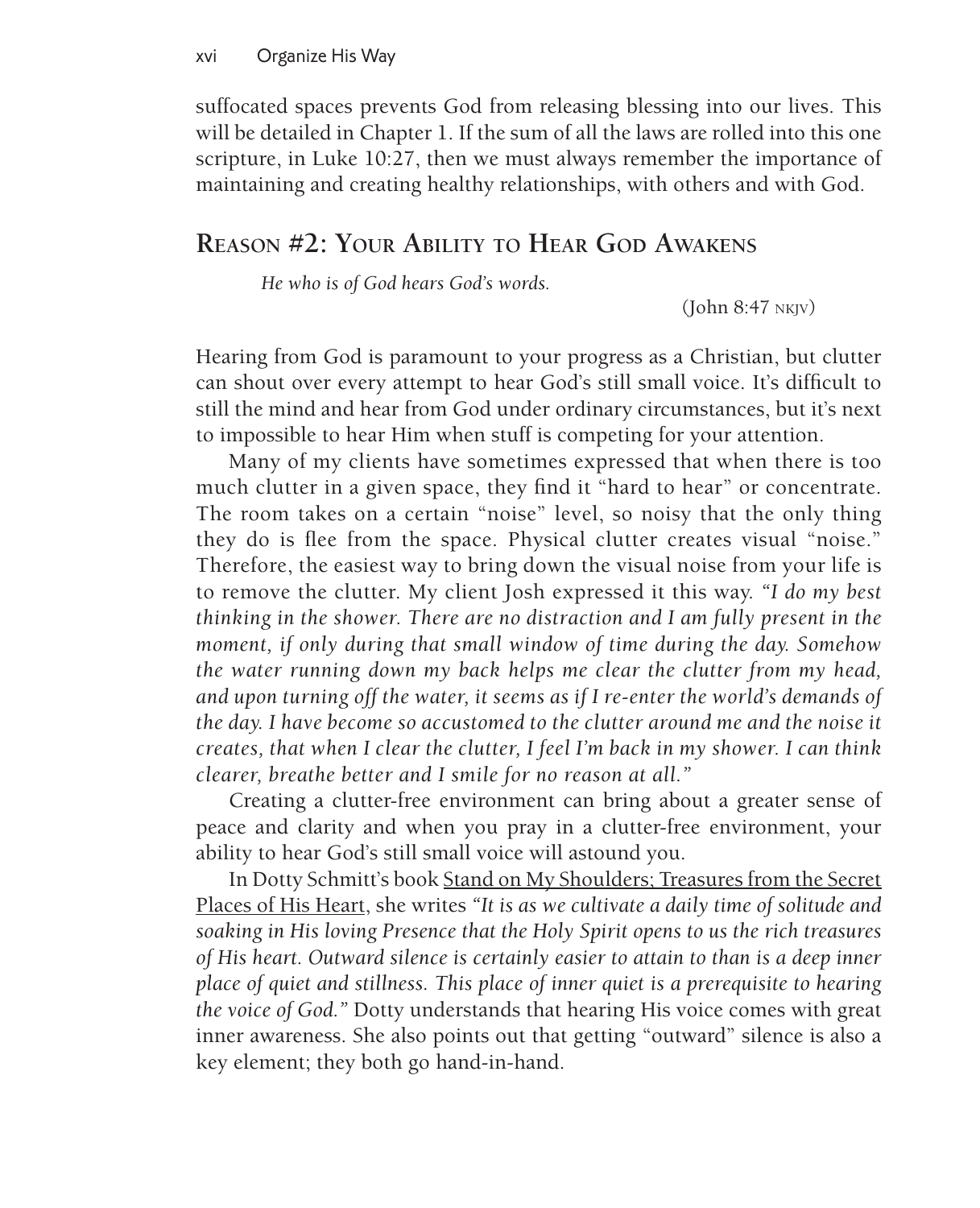As we begin to hear His still, small voice, we will anticipate his presence daily. Our purpose for the day becomes clearer, and the many abundant blessings from Father will manifest. I could never write this statement if I had not witnessed the many testimonies from my students as I have taught *Organize His Way*. I have come to understand this simple truth . . . a clutter-free environment allows for greater intimacy and clarity from the Father. "He who has ears to hear, let him hear. " (Mark 4:9 kjv)

### **Reason #3: Each Person Has Certain Gifts or Abilities**

*There are different kinds of gifts, but the same Spirit distributes them. There are different kinds of service, but the same Lord. There are different kinds of working, but in all of them and in everyone it is the same God at work*.

(1 Cor. 12: 4-6)

Paul speaks about the gifts of the Spirit and says that God gives to each one individually as He wills. Therefore, we are all unique and have been given special gifts and abilities. But sadly, for many of us, they go unnoticed or underdeveloped. Why? Because the world and its ways entrap us into other pursuits—like a frantic lifestyle that keeps those dreams and abilities from being at the center of our daily lives. I know this is true because my clients begin to excel in their "gifts" *after* their time and spaces become balanced. All of a sudden, their priorities become clear.

The Bible states in Revelation 3:11(kjv), "Hold that fast which thou hast, that no man take thy crown." Translated: "Thy crown" or the blessings that come with the gifts are then given to someone else. Your gift and talents can open many doors of opportunity, but you must use these talents or God will seek out someone else to do his will. Do not look at your gifts as insignificant. Remember, if you are faithful in small responsibilities, God will bless you with greater responsibilities. We will examine this in greater detail in chapter 1, "For Where Your Treasure Is, There Your Heart Will Be Also." I imagine God's great smile every time we use our gift and talents that he has given us. When a cluttered environment (mental, physical, or spiritual) restricts our full potential, then the "Body of Christ" suffers. We are all members of the same Body, and when one part is suffering, we all do. I pray that before these twelve chapters are completed, you will begin to see your gift and contributions to the kingdom of God. Just *getting organized* is not the goal. When you, as a believer, enter into the discipline of an organized life, you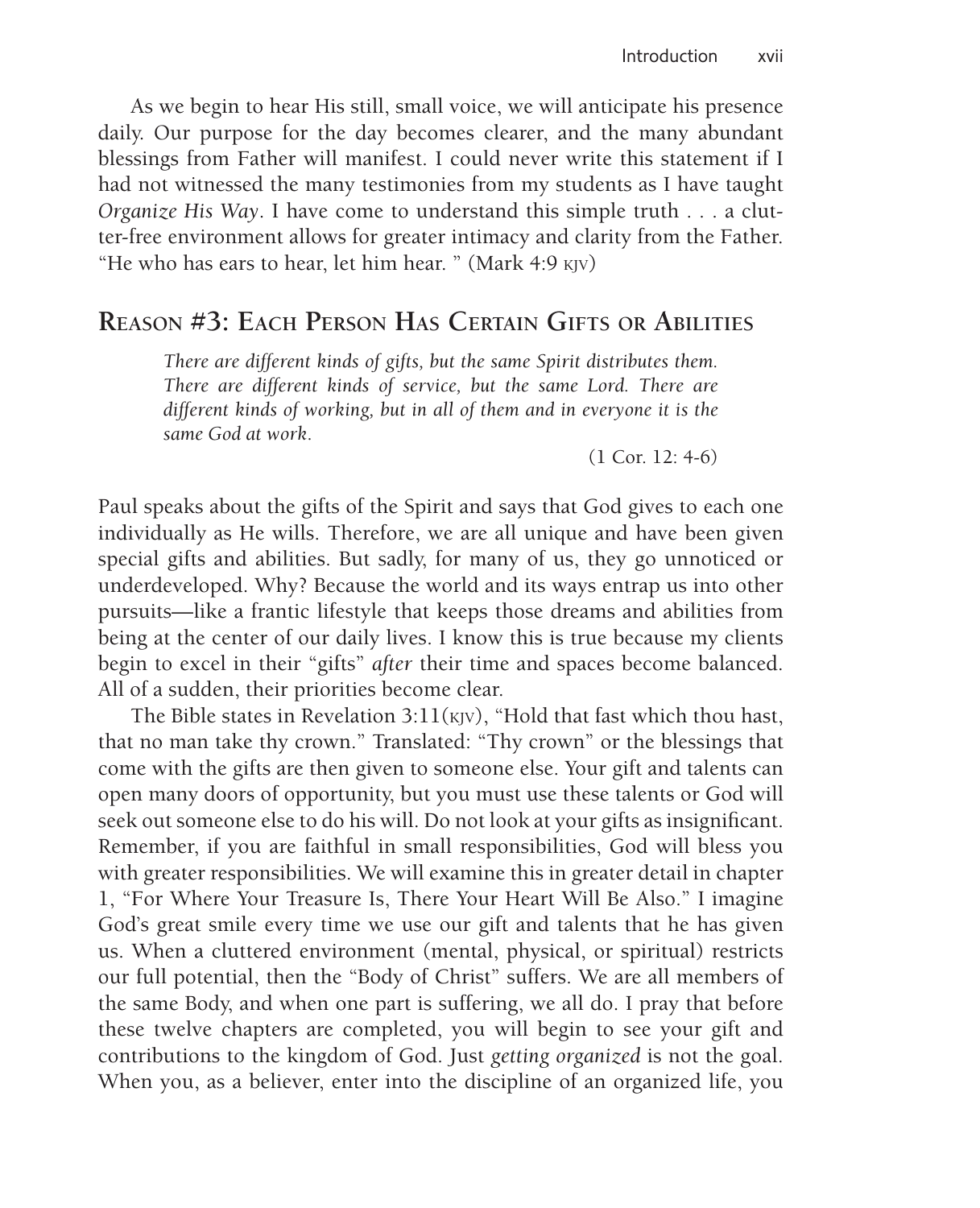will experience the Holy Spirit in a renewed way. An orderly life makes room for the eternal.

### **Reason #4: An organized life builds character**

*For we are his workmanship, created in Christ Jesus unto good works, which God hath before ordained that we should walk in them.* (Ephesians 2:10 ESV)

Chambers dictionary defines character as or'derliness *noun*, or'derly *adjective* in good order; regular; well regulated; of good behavior; quiet; being on duty, *adverb* regulary; methodically.

Character is the person you really are. Building Christian character is a process, much like living an orderly life. If you are always stressed because you can't find what you need, your character suffers. If you are continually late and others are always waiting for you, your character suffers. If you are financially burdened because your money habits do not conform to your income, your character suffers. Living an orderly life, like a surgeon's knife, exposes root character issues and begins to let God take control. Character provides oneself a sense of direction in life, and people want to be around others who are productive and authentic in their witnessing. I am reminded of St Francis of Assisi's quote, "At all times preach Jesus Christ, and only when necessary, use words." Our character speaks for us in the mundane of life because character voices an authentic walk with Christ. Our character fragrance enters before any word is uttered. Our character will draw people to Christ or repel them. I just love the translation for 1 Corinthians 14:40 from the Institute in Basic Life Principles, *"Preparing myself and my surroundings so that I will achieve the greatest efficiency."*

#### **Reason #5: An Organized life maximizes time and efficiency**

*The harvest is plentiful, but the workers are few.*

Matthew 9:37 (niv)

People's lives are getting busier and busier, so the importance of being organized from the world's point of view is more critical now than ever before. In these end times it is imperative that we begin to see the world as our harvest field. But how can we tend our crops if distractions and life's urgencies take precedent over God's call on our lives? The secular world understands that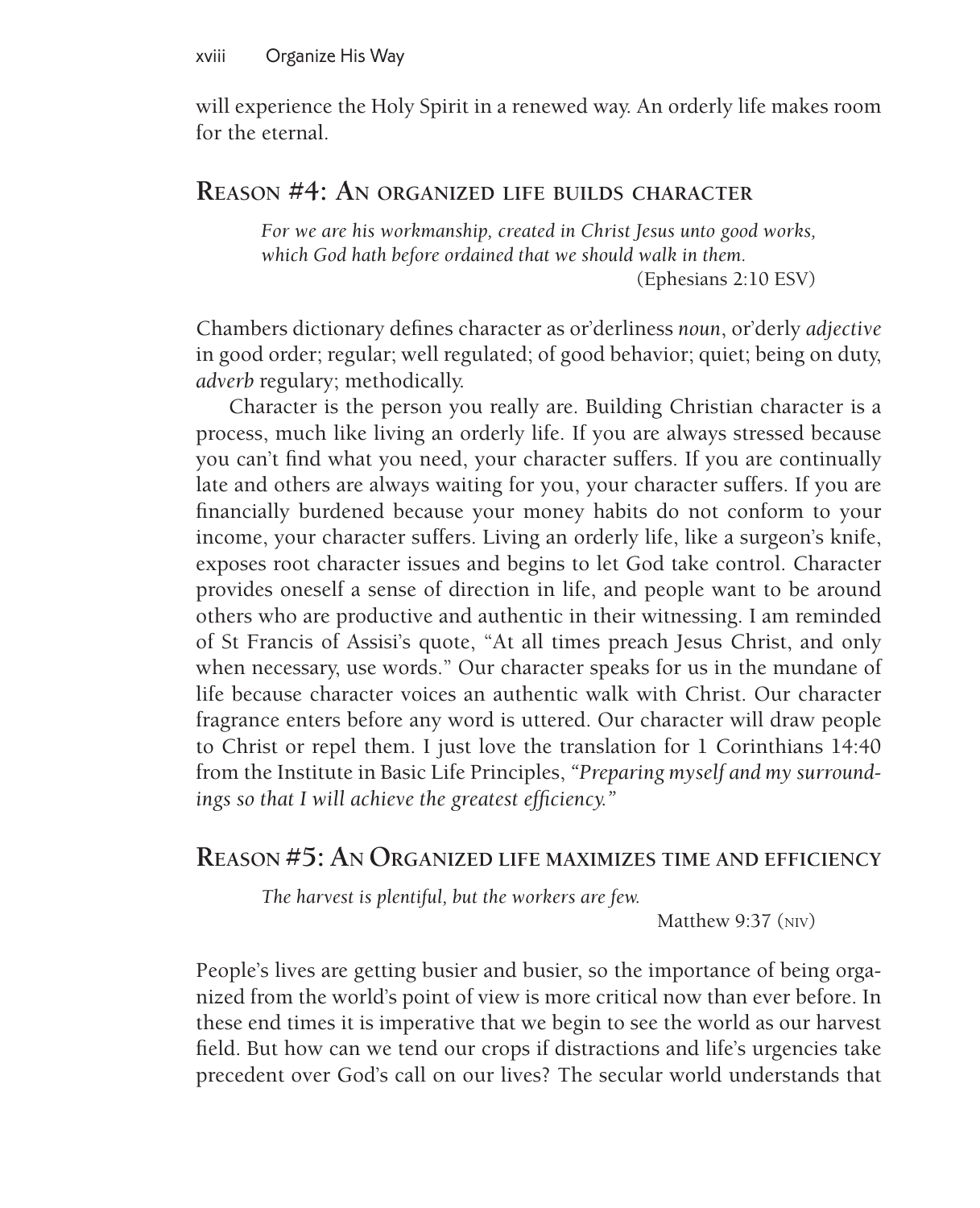the more organized and efficient we are with what we've been given, the more work we can accomplish. It's no surprise that time management seminars rank number one in popularity in most corporations. Living an orderly life allows you to prioritize and streamline activities that produce the greatest results. These results put people at the forefront of our attention. God is seeking individuals to reap His harvest. When our lives reflect this readiness, then we will be in our season to reap His great harvest.

# **Reason #6: To Be Ready**

*You also must be ready, because the Son of Man will come at an hour when you do not expect him.*

(Luke 12:40 niv)

We will all stand before God one day and be judged on how we managed the matters He entrusted to us. It's my heart's desire that you will hear, "Well done, good and faithful servant! You have been faithful with a few things; I will put you in charge of many things. Come and share your master's happiness!" (Matt. 25:23). Many of my client's attitudes reflect this famous quote by Bill Watterson (creator of Calvin and Hobbes): "I believe God put me on this earth to accomplish a certain number of things. Right now I'm so far behind that I will never die." Becoming ready will reveal our day-to-day priorities and those priorities are directly reflected in what God calls our treasures. On judgment day, your treasures will be illuminated. What you stored up in heaven, lasts for eternity. What you stored on earth will pass away. Understanding your heart's treasures, both earthly and heavenly, is one of the goals of this workbook. Learning how to increase your heavenly treasures will transform the way you think and prioritize your day.

#### **How to Use This Workbook**

It's my prayer that this workbook will help you eliminate clutter and transform your lifestyle. Based on my extensive professional expertise and Christian beliefs, I will not only help you focus on the "hows" of organization but also on the "whys". For example**,** it might be difficult for some of you to make the transition from a home filled with clutter to a clean, well-organized living space. For others, physical clutter may not be of paramount importance, but finding the time to put God first in your busy life may mean a restructuring of your daily priorities.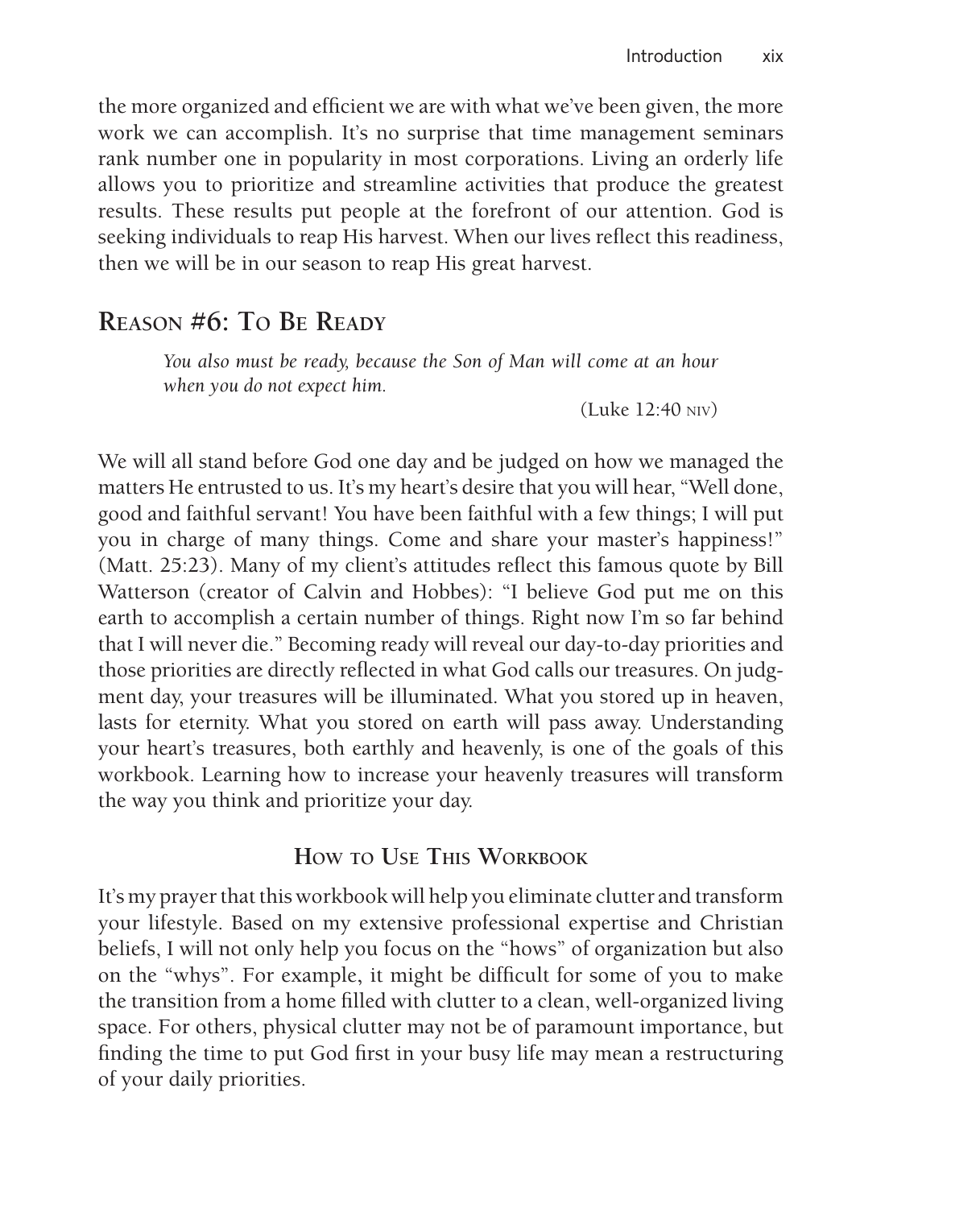I'll outline methods for solving organizational issues within your home, but most importantly, I'll teach you the biblical principles for doing so. We will look at how your belief systems influence your thoughts and how those thoughts affect your actions. By infusing God's Word into each chapter, like lighting a darkened room, you'll be able to see the root causes for your clutter and what to do about it, starting with your heart and attitudes. Each chapter will feature biblical principles and study, a different organizing area that needs addressing in your life, questions for reflection, a personal story from people struggling like you, a practical application, a prayer, and organizing tips and resources.

I also hope to dispel any of the myths, lies, and false beliefs that keep you tied to your possessions and clutter. We're going to dig a little deeper to discover how our beliefs dictate our thoughts and how our thoughts reflect our actions:

- If I change my beliefs, I will change my thoughts.
- If I change my thoughts, I will change my words.
- If I change my words, I will change my actions.
- If I change my actions, I will change my habits.
- If I change my habits, I will change my character.
- If I change my character, I can change my destiny.

It's my prayer that as you work your way through this material, God will begin to declutter your heart so that you can discover the freedom of simplicity that is in Christ . . . Organized His Way!

—Eileen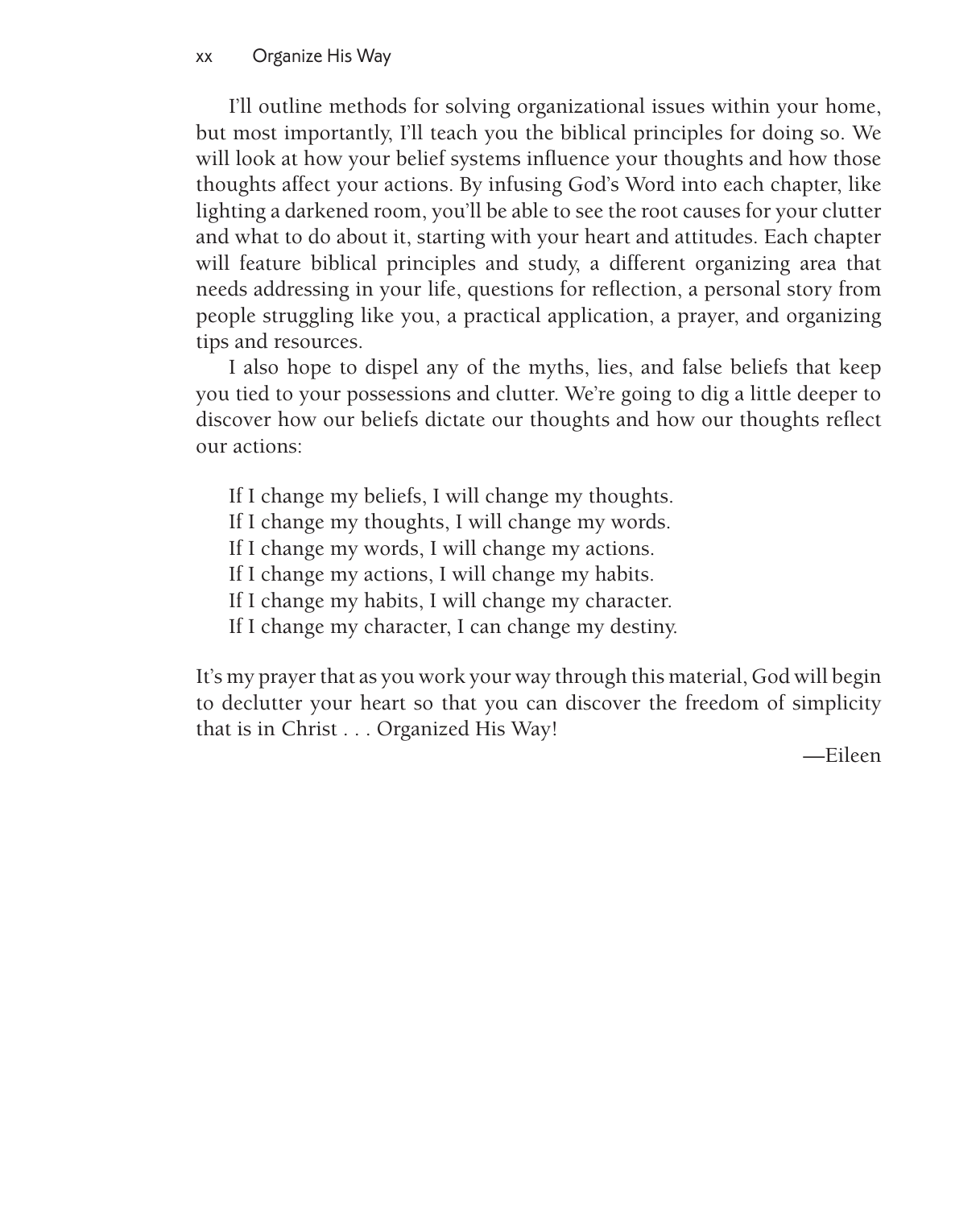### **What's Working and What's Not?**

Note what you highlighted in the preface and introduction.This is a good indicator of your values.

What's working well? Your space is functional when you can live, work and relax as you want. Identify what's working to your level of expectation.

What's not working?

Take a look at your space(s). What seems to be causing you the most distress? Is it the paper piles in the kitchen? Is it the blocked doorway?

List everything that just plain bugs you. Write down the consequences too. How does this affect your finances, relationships, health and spirituality?

Focus on one area from your list above. Accept the fact that you cannot tackle everything on your list. Prioritize based on your values, as they relate to the negative and positive consequences of getting organized. Know your WHY!

Look around at the space. What is your vision for the space? Always begin with the end in mind.

How will you plan time for Chapter 1?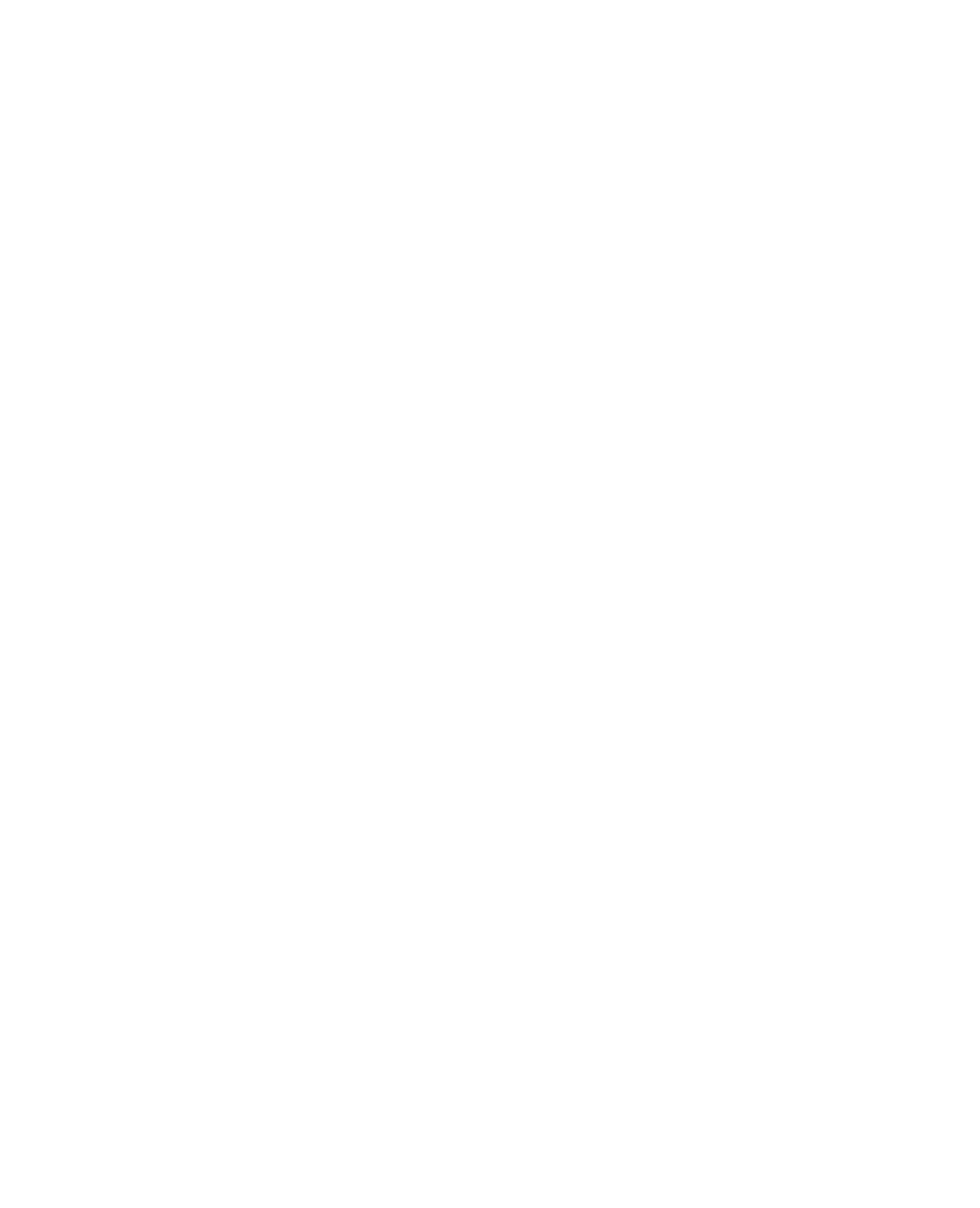

# Where are Your Treasures? Assessing Material Possessions

*"For where your treasure is, there your heart will be also"*

 $-Mat$ hew 6:21 NIV

When my son Evan was a small child, he had an intense desire to own a particular Lego kit. After many months of dreaming and talking about it, his birthday finally arrived and he received his heart's desire—the new Lego Space Station! Evan spent hours constructing and playing, but after a few weeks, the allure of the new Legos disappeared and he was on to something else. That's often what happens with earthly treasures. The pleasure is temporary, leaving you always wanting something more.

It's so easy to get caught up in this materialistic world of ours, isn't it? Before we know it, the desire for that fancy new car, new home, or some other material possession dominates our hearts and minds. "Things" can begin to consume our thoughts, leading us on a pursuit of acquiring more while we push away and replace God as number one in our lives.

Before we can get into the practical how-tos of organizing our lives, we have to first examine what it is we love, what we really treasure. That will tell us a lot about our possessions and ourselves and how tightly we are holding on to the very things that often end up cluttering our lives. A treasure is not so much a physical want, but a heart's desire.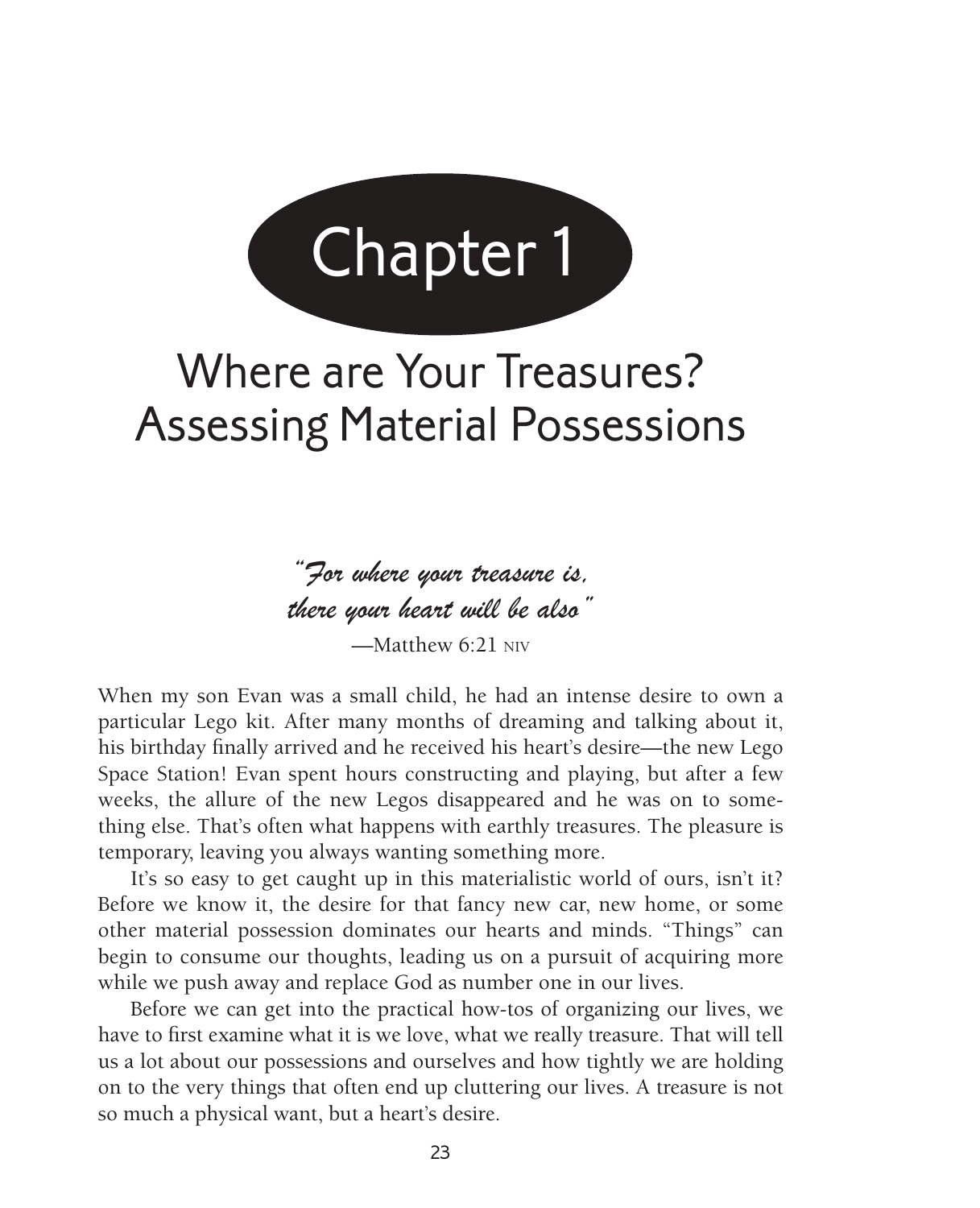Let's take a look at "The Parable of the Hidden Treasure" and "The Pearl of Great Price" to help us out. The Bible says:

*The kingdom of heaven is like a treasure hidden in a field. When a man found it, he hid it again, and then in his joy went and sold all he had and bought that field. Again, the kingdom of heaven is like a merchant looking for fine pearls. When he found one of great value, he went away and sold everything he had and bought it."*

*(*Matt. 13:44 – 46)

My paraphrase to the Matthew scripture would sound like . . . A treasure in heaven simply means living a life with open hearts and open hands. We must know the value of what we are searching for, and we must know where to find it.

How willing are we to trade in all our possessions in order to receive the Kingdom of Heaven as the man in this passage does? Upon finding the treasure in the field, he goes and sells all he has in order to buy the field so that he can own the treasure that is hidden in the field—a treasure so immeasurably amazing that it's worth sacrificing all in order to receive it.

- Where are you investing?
- Where are you spending?
- What are you sacrificing?

Answering these questions will be a good indicator of where your heart is. Matthew 6:19-21 says, "Do not store up for yourselves treasures on

*Our hearts are like a needle of a compass; always pointing in the direction in which our treasures are kept.*

earth . . . for where your treasure is, there your heart will be also." Let's consider what Jesus means by our heart. Jesus is speaking about the very core of our being — our emotions, wishes, and our will. What we long for and desire is our treasure, and seeking after that treasure will move our entire being to seek after it. Our hearts are like a needle of a compass; always pointing in the direction in which

our treasures are kept. Our earthly treasures are kept here on earth, our heavenly treasures are kept for us when we return home.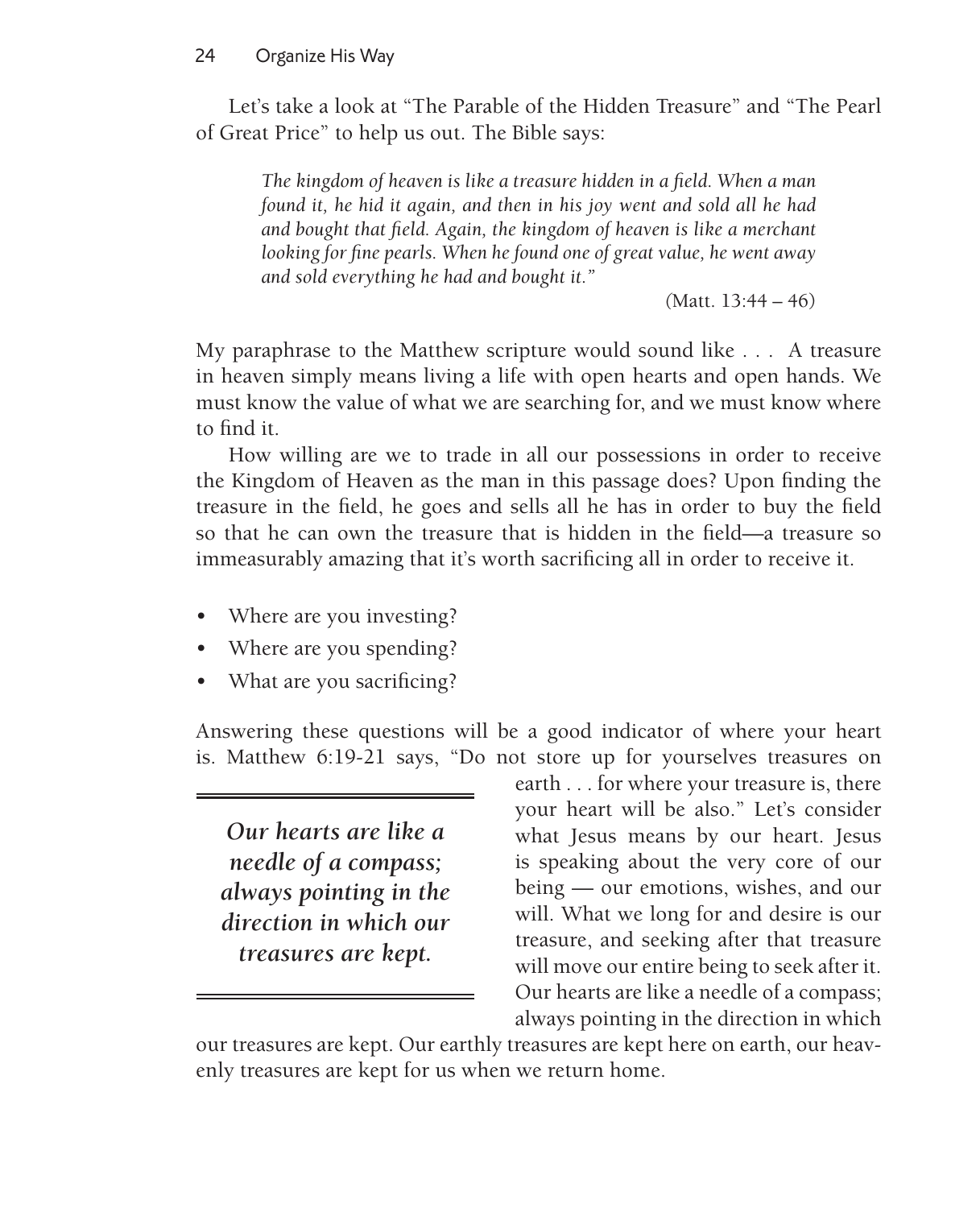Treasure in this context refers to a "treasure store." It's a concentration of riches, often one that is considered lost or forgotten until it's rediscovered. Just as your use of time says a lot about your priorities, so your material things (treasures) say a lot about your heart and thoughts.

#### **To Think About**

What is your treasure? Is it your house, your clothes, your possessions, your job? Is it fame? Is it comfort? Is it belonging?

Whatever you love—that is your god. You carry your love for it in your heart. It's something you think about day and night. He who lays up treasure for himself is not rich toward God.

We store up treasure in heaven by seeking the Kingdom of God through helping others.

*According to* Matthew Henry's *Concise Commentary on the Whole Bible:*

Christ counsels us to make our best things the joys and glories of the other world, those things not seen, which are eternal, and to place our happiness in them. There are treasures in heaven. It is our wisdom to give all diligence to make our title to eternal life sure through Jesus Christ, and to look on things here below, as not worthy to be compared with it, and to be content with nothing short of it . . . A man may do some service to two masters, but he can devote himself to the service of no more than one. God requires the whole heart, and will not share it with the world. When two masters oppose each other, no man can serve both. He who holds to the world and loves it, must despise God; he who loves God, must give up the friendship of the world.<sup>1</sup>

#### **Mary's Story**

*I have to look at my life and what my treasures on earth really are. I choose to do so because I feel I have no choice but to get rid of the shame and disappointments my home is bringing me. I find that God reveals things to me as I declutter. My current treasures, I've discovered, are rolls and rolls of wrapping paper. Hidden in my closet was wrapping paper, intended for the holidays, but now the rolls are so badly damaged they are junk. I can no longer use them for the holidays for which they were intended.*

*Many holidays have gone uncelebrated. I cannot even bring friends and family into my home because of my home's condition. As a result, I am not bringing joy to other people at all. My heart remains closed in shame because I can't get my home orderly enough to celebrate, so the intended wrapping paper for past gifts haunts my memories.*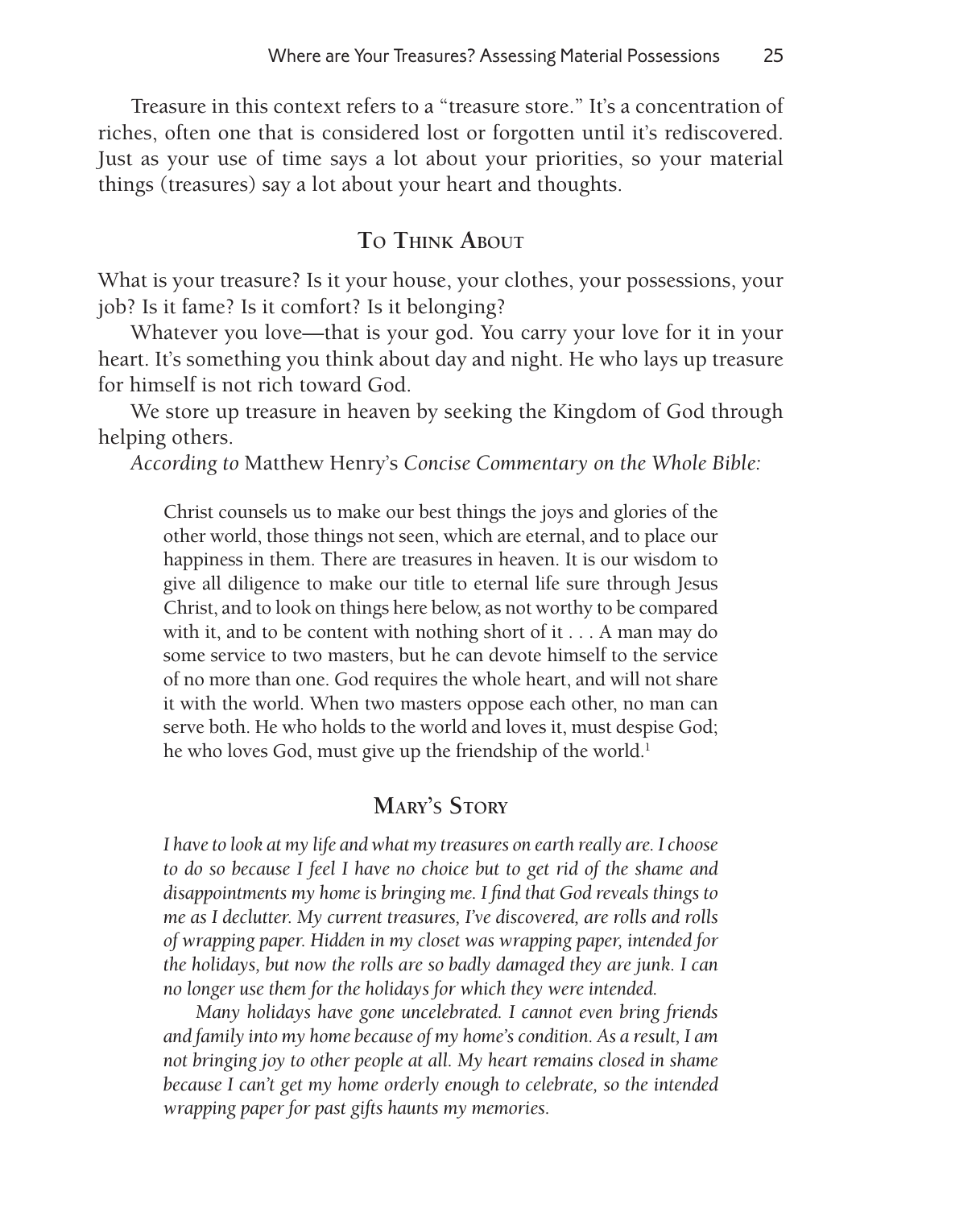*What we store on earth is where our heart is, and my heart is not in the right place. I have chosen to put my heart in a pile of junk! This didn't happen overnight. It was a series of small choices I made. Satan would love for me to continue making excuses to keep this going. However, I need to be completely honest with myself and with God. I need to confess this series of "harmless" sins I have committed in choosing not to deal with "this" and "that" today. Saving unused items doesn't add to my life or my ability to serve God. Stocking up for "justin-case" days keeps me chained to my past*.

*I need to trust that God will provide what I need so I don't have to store it up. In order to be free— to follow God and to trust Him— I need to lighten my mental, physical, and spiritual load. I can say over and over again that I want to serve God; but if I choose to enclose myself in a prison of pain and clutter, I am useless. There is no point to it and no need for it. I'm frightened to really follow God. But deep in my heart I know that with God running the show, I know there is nothing to fear.*

*Lord, I need to trust you today and more every day. Speak to my heart and place trust there so that I am not afraid to truly follow you and to live the life you have purposed for me according to your will. Lord, I believe. Forgive me and help my unbelief.*

### **Questions For Reflection**

What does what your treasure say about you?

• Where is God in relation to what you love?

What is an earthly treasure?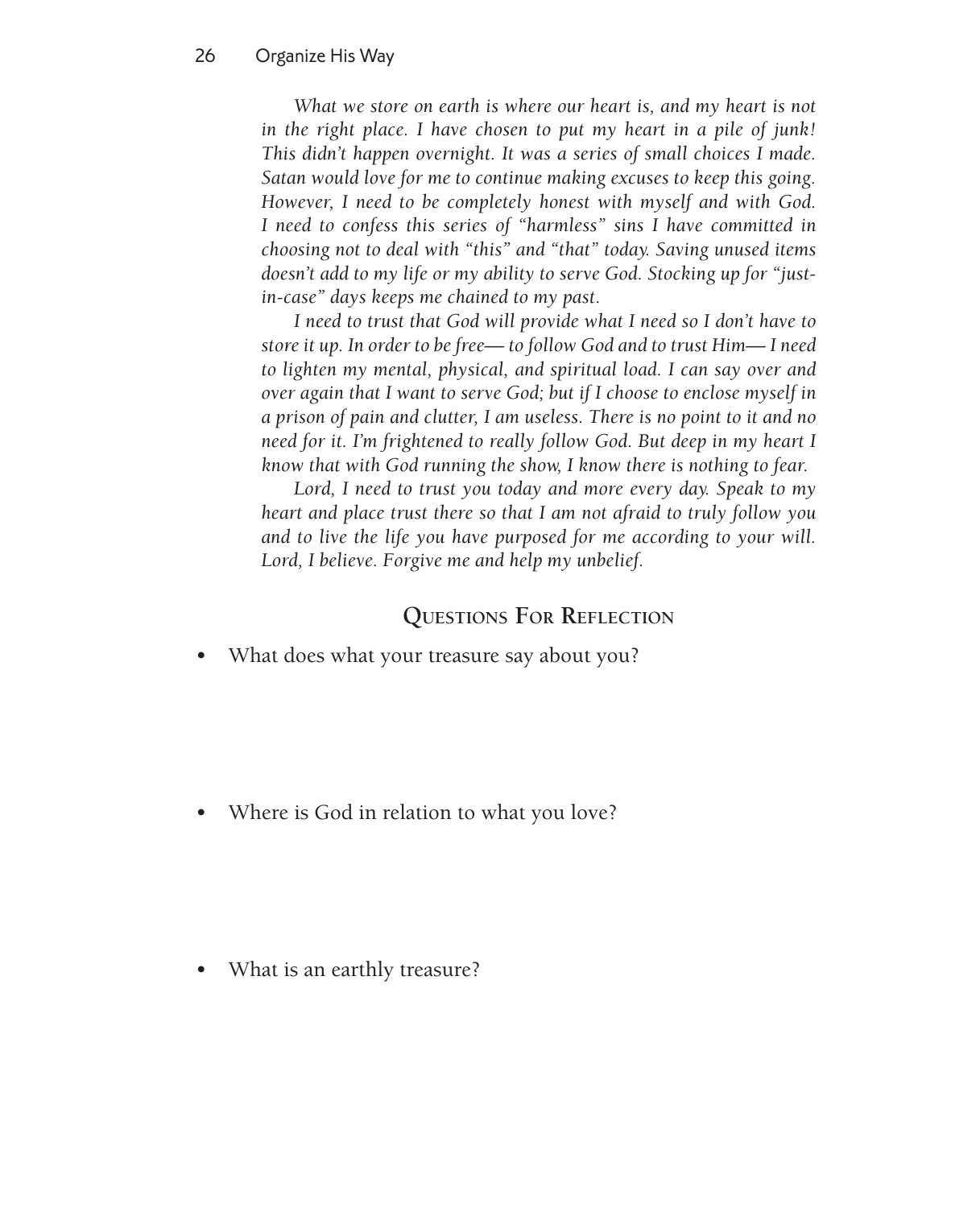• Name three earthly treasures you own.

• What is a heavenly treasure?

• What does this treasure look like stored up for you in heaven?

• How you spend your money greatly determines your priorities. Where have your priorities been this week? (Examine your checkbook!)

• Has this been a typical or atypical week?

• Name three purchases you recently made and your reasons for buying them.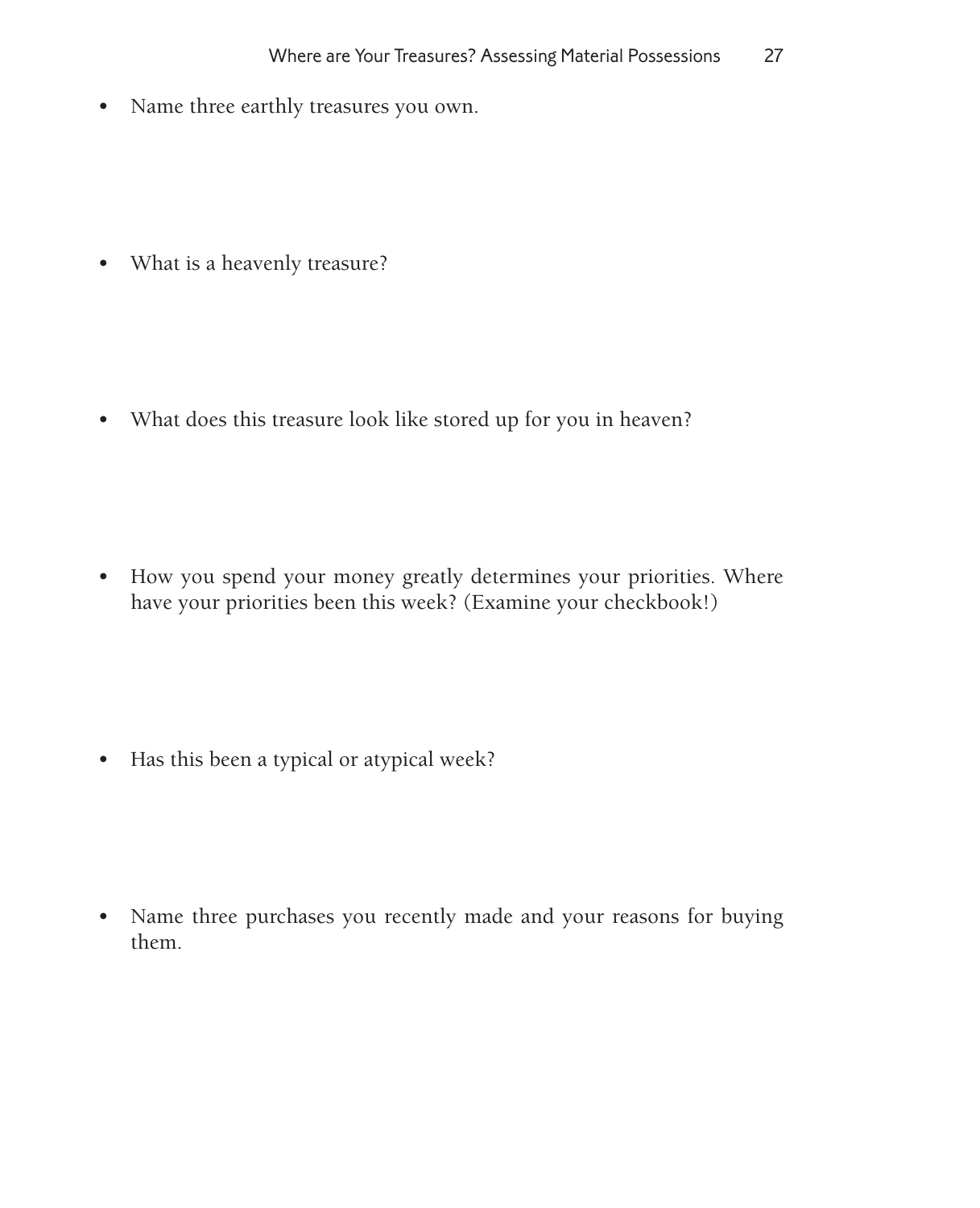#### 28 Organize His Way

• What treasures do you have at home?

• What condition are they in?

• Do you have generational/family treasures?

• How do you honor and respect them?

• How congruent are your treasures and your beliefs?

To maintain right relationships to our "earthly treasures" while laying up "treasures in heaven," we need a different perspective. The rich young ruler in Matthew 19:16-22 went away sorrowful, for he had great possessions. In spite of his longing to gain eternal life, the request to let go of his earthly possessions was just too much for him. Jesus looks at our heart, and the lad's heart was with his treasures on earth. Do your earthly treasures hinder your ability to walk with God?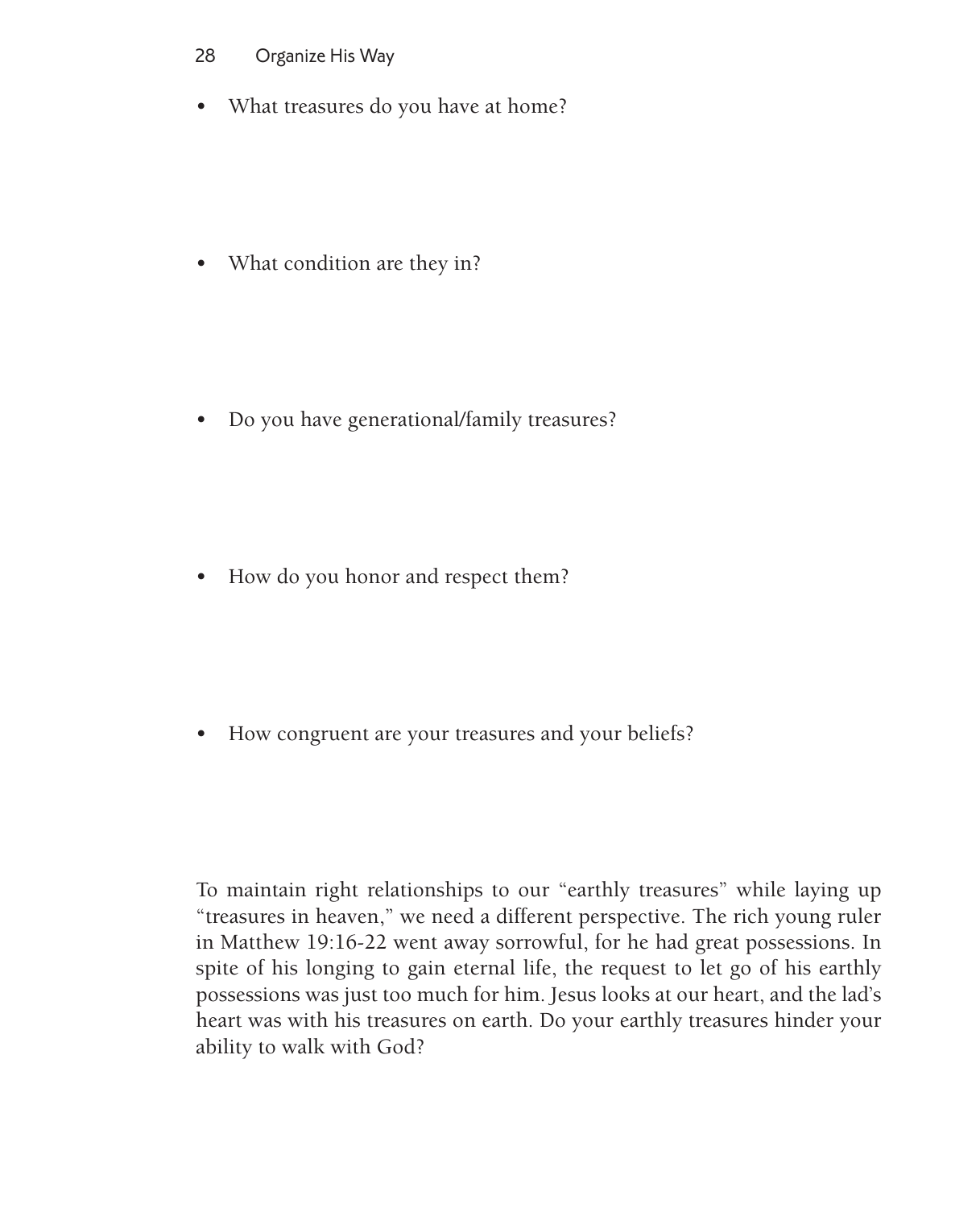#### **The Sock Drawer Story**

During one of my classes in "Organize His Way", I gave what I call the "sock drawer" example. One of my students in the class stated that she had a drawer bulging with all of her socks. No matter how many times she tried to organize her array of socks (white crew and sport, black, brown, tan, red, green, blue, purple and yellow, dress, polka-dotted, toe-in, multicolored, striped and fuzzy) they all ended up in a mess just a few days later. As the organizing expert, I began my classic,"Have you tired this scenario"? A dear sister in the back of the room stood up. "Why don't you just keep the essentials? The black, brown, and tan and a few favorites from the others. Let everything else go." As she was speaking you could see the sock student's face contort with an expression of "I'd rather die than to let go of my socks." When I saw her face, I was reminded of the rich young ruler and Jesus's encounter. Even though the lad had kept the "law", upon hearing Jesus's instruction to sell and give, he was greatly saddened. He knew what he must do, this was a once–in-a-lifetime opportunity, but he couldn't let go of his treasures. His stuff had become his idol. God clearly states that we shall have no other idols above Him. God never demands we change. In this story, he doesn't stop the ruler, he lets him go away, knowing how very sad he was. God will never force or change His way to accommodate us. The sock drawer can stay as full as you want it to be. You can stay frustrated with the socks of life, or you can begin to let go and experience the freedom that is in Christ.

#### **Key Scripture Study**

Jesus has a way of reaching down to our very core and challenging our thoughts. What are you living for?

Look up the following verses and reflect on how they might help you keep your heart focused on the *right* treasure.

Proverbs 2:4-5

Luke 12:3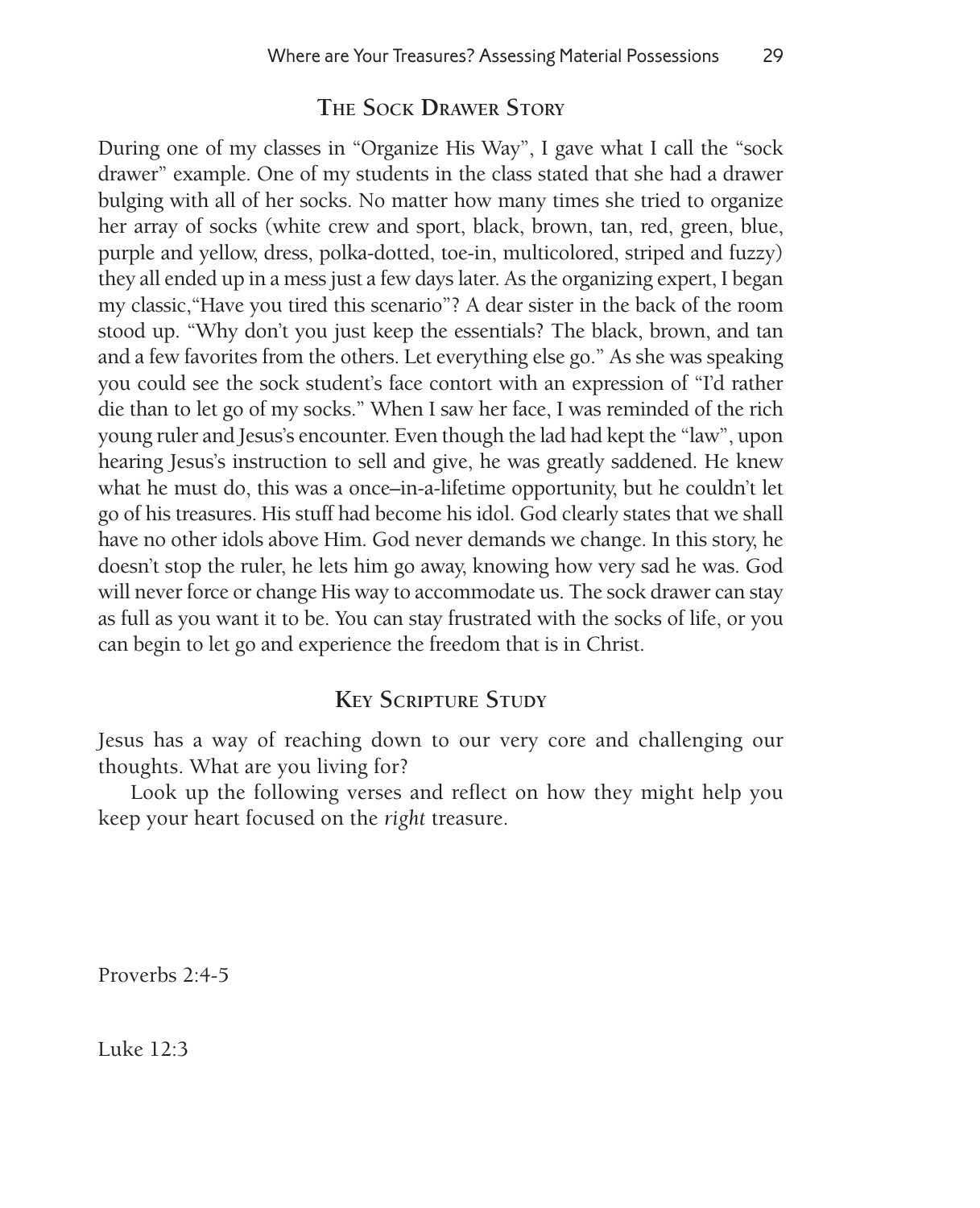# **Shedding What You Don't Treasure and Honoring What You Do**

#### **Eliminating Homelessness from Your Home**

We've all heard the adage, "A place for everything, and everything in its place." Barbara Hemphill, CEO and founder of Productive Environment Institute

*"Clutter is postponed decisions®".*

states "Clutter is postponed decisions®" Your piled-up stuff represents nothing more than a delayed decision to put it where it belongs. Not giving each item a home simply means that you haven't taken the time to figure out if it's important enough to keep or think about where it should go.

Every item in your home was brought in one at a time, so each item should have a place where it can be properly put away. For example, every piece of paper that finds its way into your home should have a home. I know this can sound daunting, but in Chapter 8—"Like Paper, Like Manna"—I'll explain this in detail. I'll show you just how easy it is to make this a reality.

Once these decisions are made, maintenance is easy. Remember when you first learned to drive? So many new actions were required just to start the car. Now you are so accustomed to starting your car that you never have to think about it. The same will happen with eliminating clutter in your home. You *can* build a new lifestyle. In a matter of only a few months, maintaining a clutter-free home will become effortless.

The bottom line is that many of us do not have the proper space in our homes to keep all of our possessions. Quite frequently, I get calls from inquiring clients who want me to come in and organize their space, but *not get rid of anything*. Our society simply has too much stuff. Keeping everything and not giving honor to our possessions undermines our ability to feel gratitude for them. The more you have, the less often you will feel gratitude for your possessions and the incredible things they allow you to do.2 All of our stuff has a cost. Yes, the purchase of the item came with a price tag, but the cost of maintaining it is even greater. There are a host of psychological costs to everything we keep, especially if those things exist in a state of disorder. Clutter just feels bad to be around. I have seen dramatic changes in the lives of my clients as a result of their ability to honor what they keep by tossing, selling, or donating what is no longer serving their present lives. Many have told me that their sleep, for example, is markedly better. They tell me that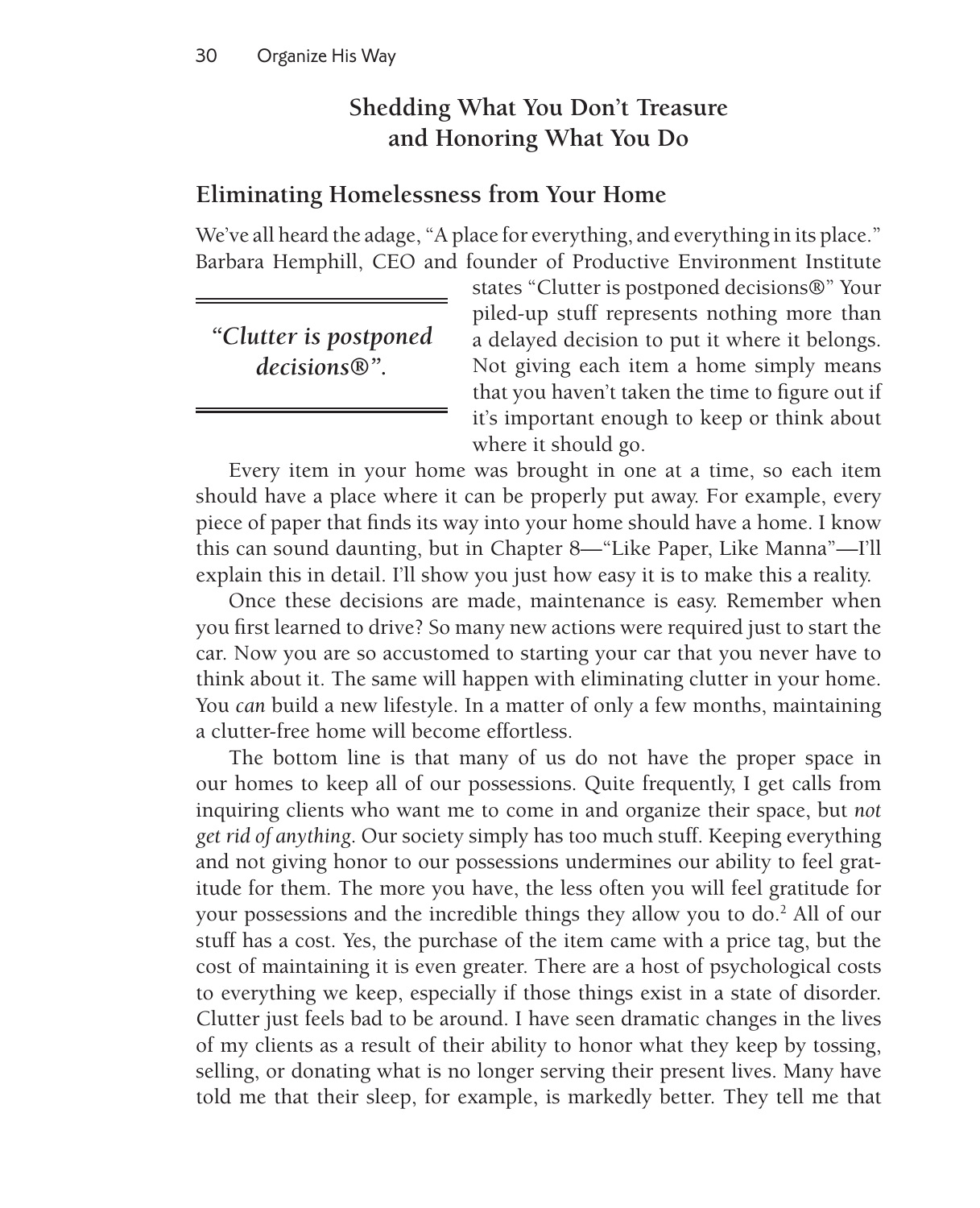they can actually sleep longer and dream more deeply. House cleaning no longer takes all weekend to complete and that allows them to pursue outside interests. De-cluttering will not only transform your home, it will transform your life!

When speaking with a new client, I explain that clutter is not the problem. It's not about their stuff. Rather, he or she must learn to deal with the power of the object. I agree with Peter Walsh, organizing expert, when he says, "When objects hold a tremendous amount of power over someone, then I have discovered that people lose the ability to choose which items are important. EVERYTHING becomes important, and if this is the case, then nothing is important. If all has equal value, if all of the baby clothes are important, and all of the art drawings are important or if all of the craft supplies are important, what usually happens is a feeling of a lack of honor or respect for any of it! If stuff is packed away in a box to deteriorate either by age, mold, or animals, then giving honor to those items is meaningless".3

I start by getting my clients to tell the story of the object. For example, if among your prize possessions is an old hat once worn by your father, his watch, pictures, and letters, I will suggest to my client that we get a shadow box and arrange those items in it and display it in a room that will allow the family to see and remember Dad. Honoring the few and discarding the rest releases the client's guilt of having to save it all.

#### Whose stuff is it anyway?

*"The world and all that is in it belong to the Lord; the earth and all who live on it are his."*

(Ps. 24:1 GNT)

In Rick Warren's *The Purpose Driven Life,* he states, *"We never really own anything during our brief stay on earth. God just loans the earth to us while we're here. It was God's property before you arrived, and God will loan it to someone else after you die. You just get to enjoy it for a while."*<sup>4</sup>

I might add that even though you may think he's speaking of property on the earth, I would suggest that *everything* in your home actually belongs to God. That coat you bought last fall is His. Remember, He gave you or your spouse the income so that you could afford the coat. He supplied all the raw materials that go into the coat, and he made the people who manufactured the coat. How it got into your hands was all *His* doing. The coat, actually does belong to Him and He loves you so much that even a coat to keep you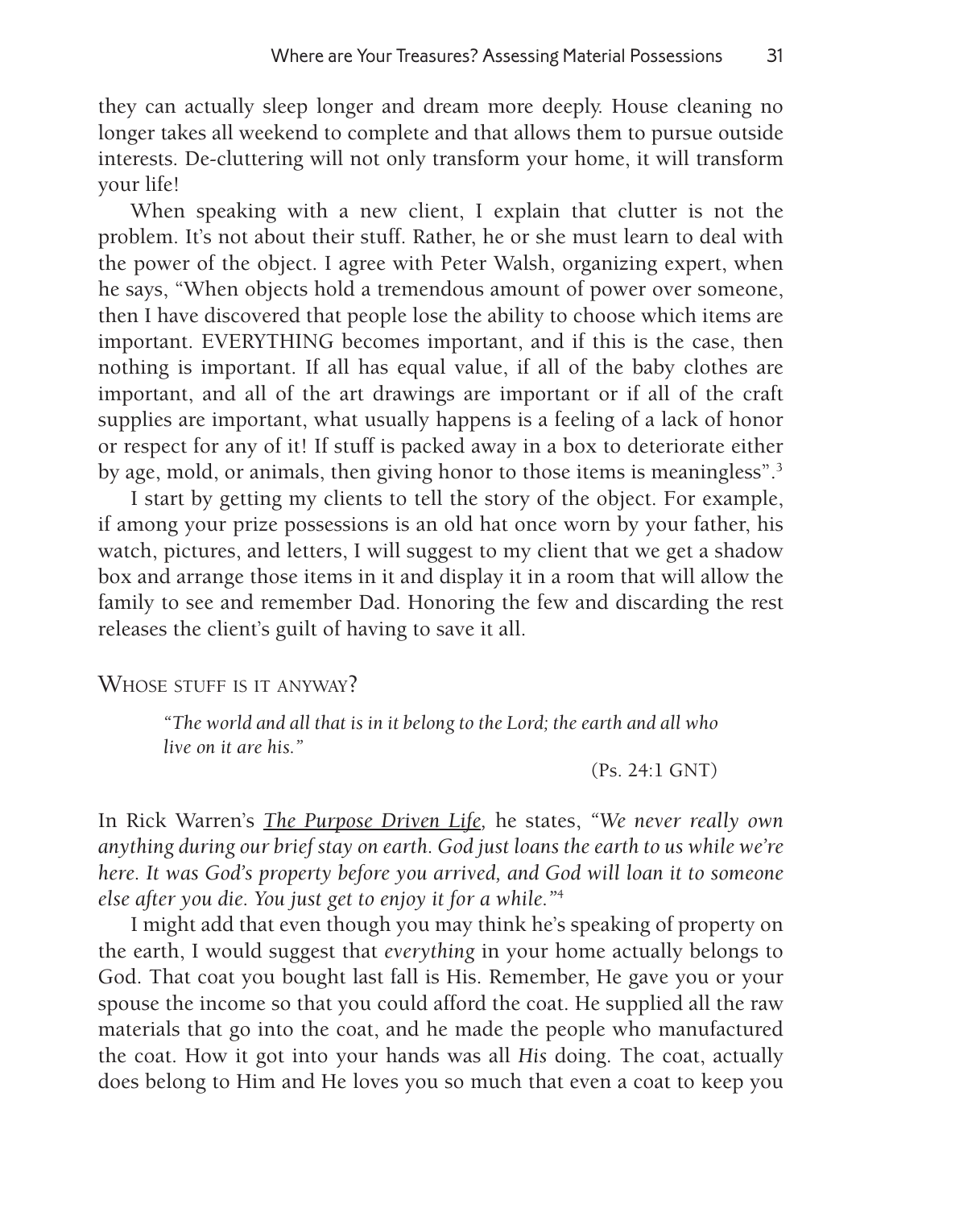warm in winter is important to Him. Warren continues: *"Our culture says, "If you don't own it, you won't take care of it."* But Christians live by a higher standard: because God owns it, I must take the best care of it that I can. *Those who are trusted with something valuable must show they are worthy of that trust.* (1 Cor. 4: 2 NCV). At the end of your life on earth you will be evaluated and rewarded according to how well you handled what God entrusted to you. That means everything you do, even simple daily chores, has eternal implications."5

*"Whoever can be trusted with very little can also be trusted with much, and whoever is dishonest with very little will also be dishonest with much. So if you have not been trustworthy in handling worldly wealth, who will trust you with true riches? And if you have not been trustworthy with someone else's property, who will give you property of your own?*

(Luke 16:10-12)

In sessions with my clients, as well as presenting at speaking engagements, I am always asked these questions: Is clutter really a *faith* issue? Does it really matter if I let the endless to-do lists go undone? It's hard to believe that God really cares if I hang up my coat! I can assure you, God is concerned! Even when it comes to the smallest of details, He needs to see you can handle the small things before He entrusts you with greater responsibility. (*My paraphrase for Luke 16:10-12).*

It's the same story time and again — clients tell me they want to have it all, but they hesitate in taking the responsibility. So many times I've seen my clients' homes piled high with stuff — but the family is oblivious to the negative effects the clutter has on communication and cooperation. In every meeting I have with a client, I strive to act as God's hands and feet, shedding His love and influence into each situation. I teach my clients that when we are responsible for the way we take care of our items, then those around us begin to follow in kind. Case in point, I was recently working with a woman whose son repeatedly neglected to straighten his own room; but when he saw how his mother and I were working together to organize the home at large, his personal habits changed as well. He had simply been waiting to see the "right thing" done, so that he could incorporate the same changes. Never underestimate the smallest of actions**.**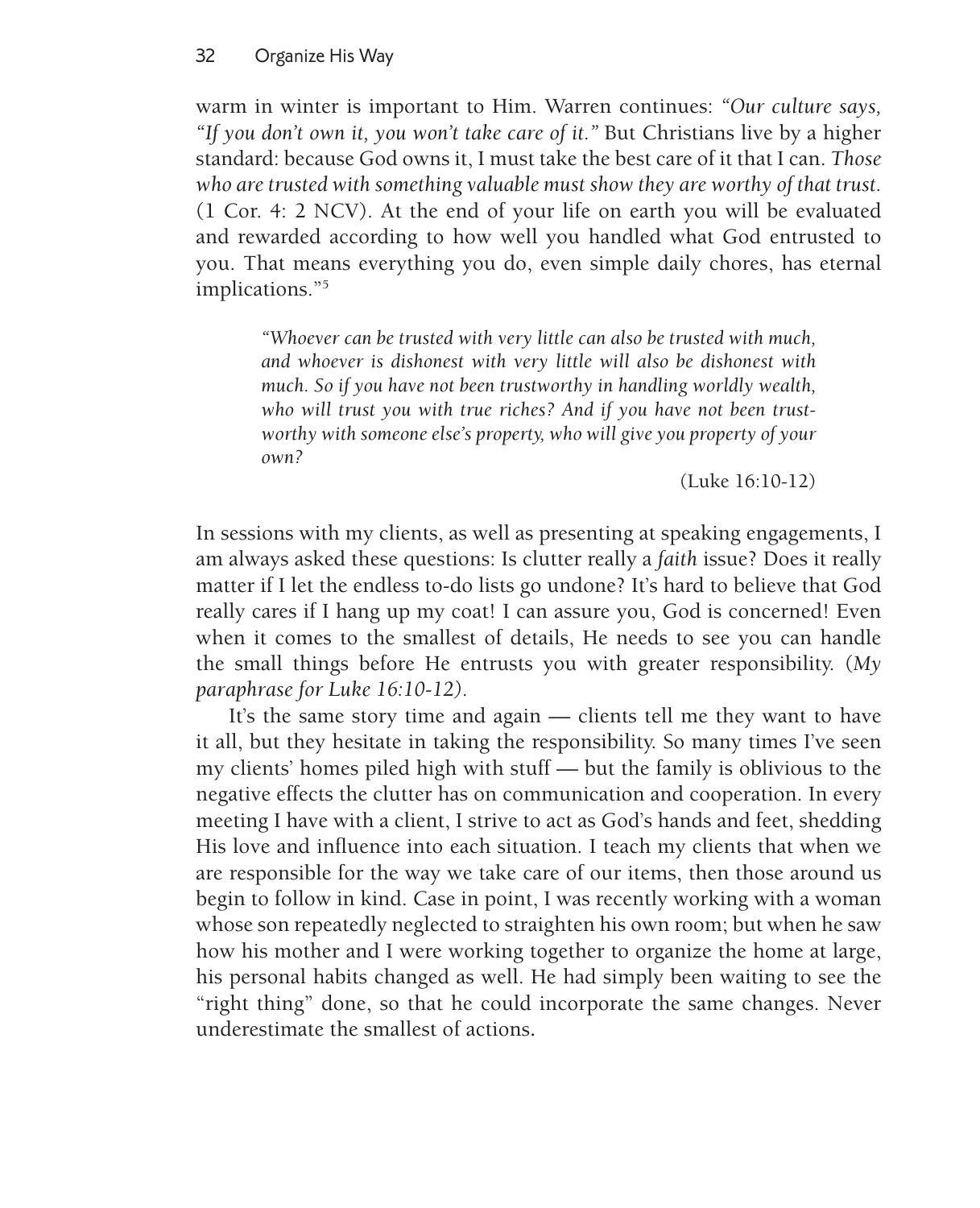*"Every action in our lives touches on some chord that will vibrate in eternity"*

—Edwin Hubbell Chapin

We must always strive to do what is honorable and just – not only with our actions, but also with the items that God has provided in each of our lives. Where we spend our time, with whom we associate and even the purchases

we make will profoundly affect our eternal rewards. In our struggle to loosen ourselves from the entangling net of clutter, we may lose sight of an important factor: It's not about us. Above all, Jesus demands we love Him more than anyone or anything. This requires us following Him, trusting Him, and being satisfied only in Him. Only then will we able to receive and manage the true riches He desires to give us. Become faithful with the small things and the greater WILL be added unto you.

*We must always strive to do what is honorable and just – not only with our actions, but also with the items that God has provided in each of our lives.*

# **Organizing Tips —Eliminating Homelessness From Your Home**

- **Pray.** Let your prayer be focused on what God's desire is for your space. I've heard it said many times that our intentions are are not necessarily God's intentions. We may think we need to start in room A, but during prayer, God makes it clear that we are to start in room B. Our prayers direct our paths. As you open your heart to God, He will speak to you about your clutter and each possession.
- • **Let God shine His light on a small area of your home.** Once you have decided what is a treasure, give your treasure the honor and respect it is due. Honor each item with a "home," where it is properly put away.
- • **Display Your Treasures.** If you choose to display your honored memorabilia, you might want to consider using museum wax to anchor your items and avoid damage. Follow the preservation rules suggested by museums or historical societies. The Internet is a wonderful source for instructions on how to care for almost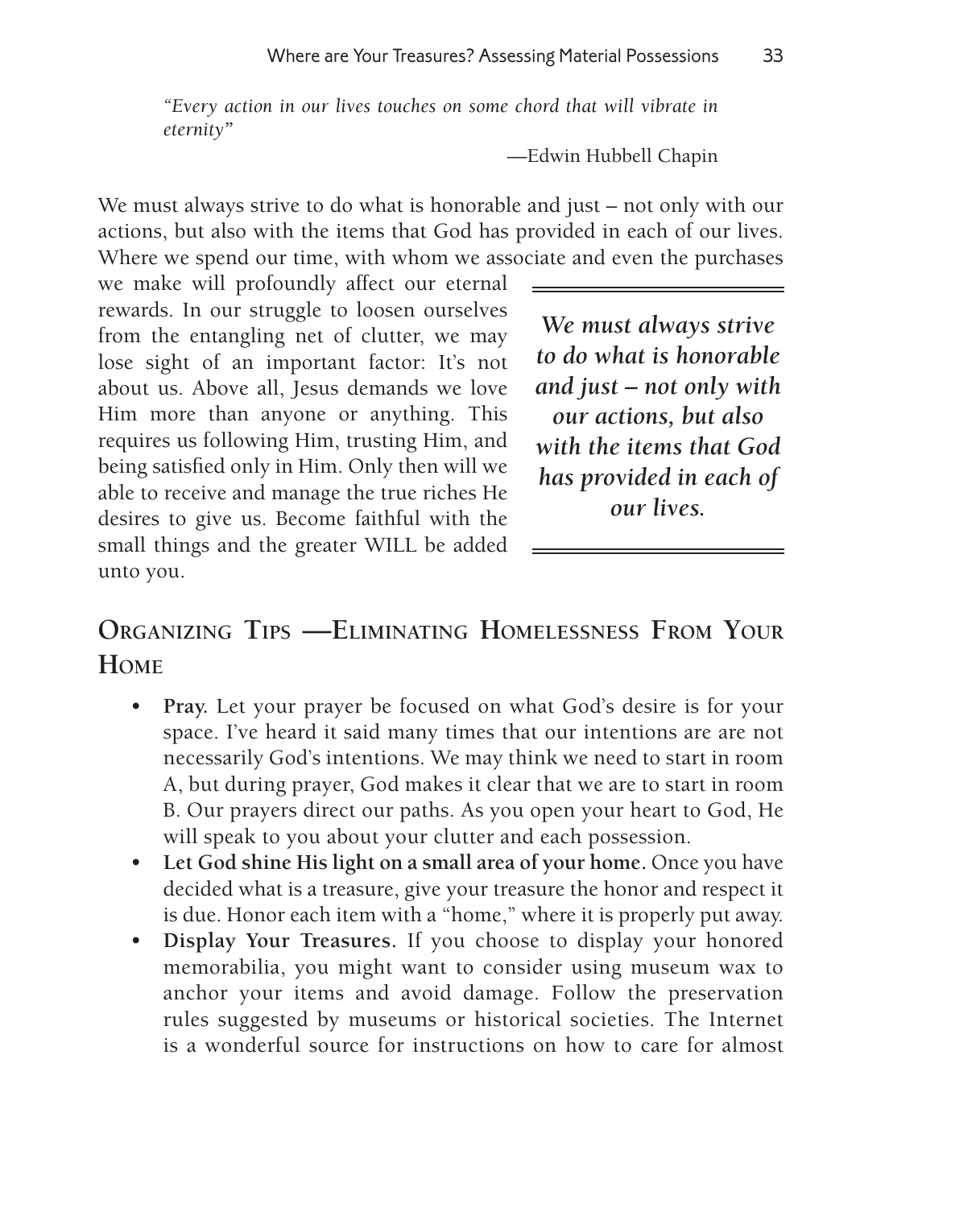anything. The American Institute for Conservation is a great place to find a conservator and suggestions on how to save your treasures. You can also learn much from the way experts at the Smithsonian Institution (www.smithsonian.org) take care of their great treasures. Another easy-to-use website is the Minnesota Historical Society (www.mnhs.org). Your local historical society or museum might also be a great resource, as are appraisers in your local area.

Store your items at the "point of use." This system refers to organizing things so that they come to hand easily when they're needed. This "point of use" system allows you to easily access what you need in direct relation to how often you use it. Most people don't have a place for everything and everything in its place 'system' so they put things where they fit. This is why people keep an abundance of plastic shopping bags in the pantry, or in a kitchen drawer or even in a cabinet stored by the pots and pans. There is no logical place to put them and that's why they seem to accumulate. I've even heard that they go in the drawer under the kitchen cloths, because that's where Mom used to keep them. The core of the "point of use system" is having a well thought out plan. Consider how you want your home to function, and remember the "point of use" rule. The following four question will help you to move toward your next steps.

# **Organizing Questions to Help You Get Started**

How can I begin to eliminate homeless items in my home?

On a scale of  $1$ (not ready at all) to  $10$  (very ready) how ready am I to do this?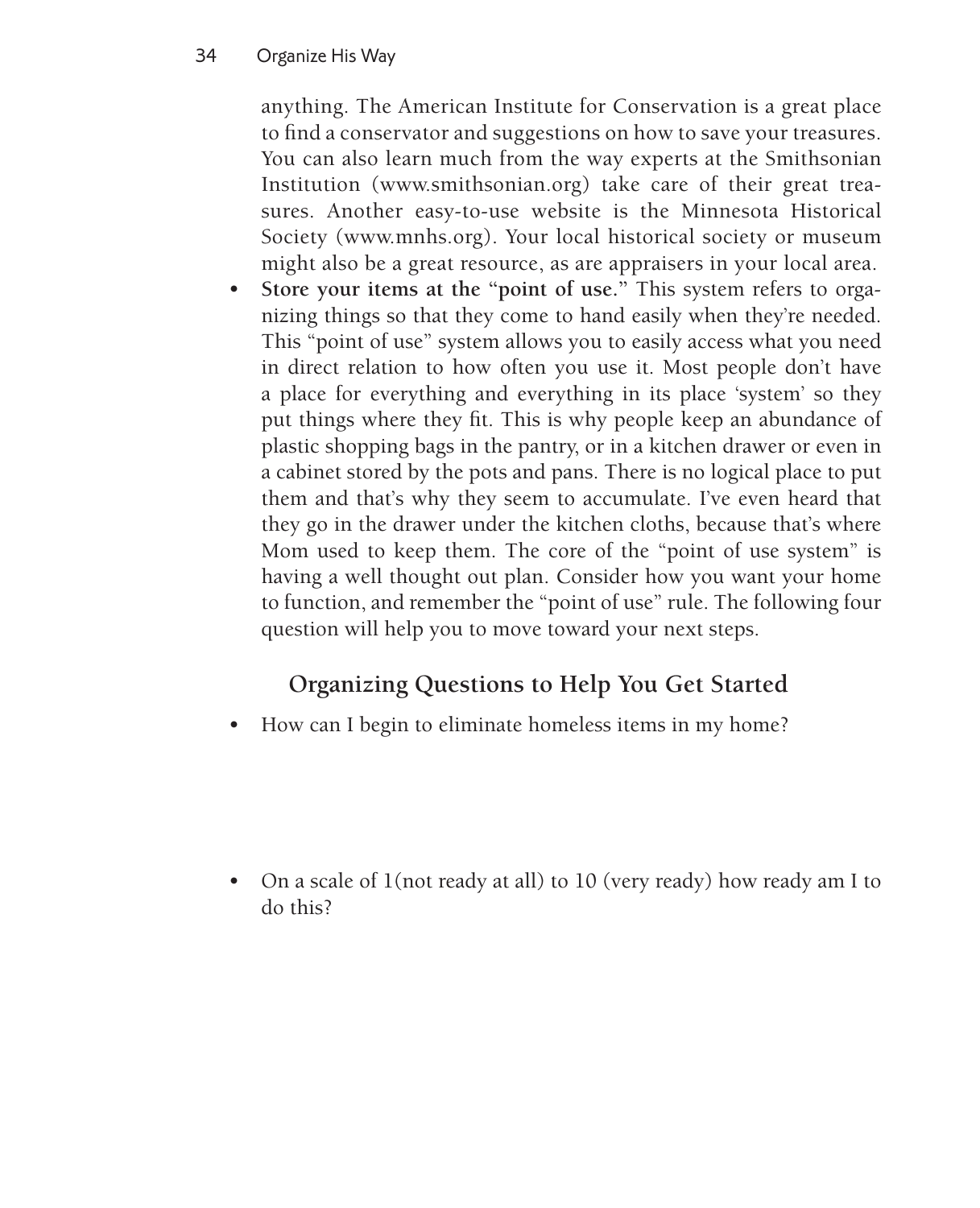• If every item in your home had a home, what would the positive outcomes be?

Are those outcomes important to you?

#### **A Testimony From Tala**

*I read the first chapter a couple of times because it didn't sink in. I don't have a "collection" of any sort that I could think of — I don't collect dolls or teacups or anything that would be considered a "treasure." I went through the questions and answered them as best as I could but couldn't really see how it could help me. After praying about it, the word "treasure" stuck in my head. I would look at my piles and think "treasure" — then, I realized that there is no "treasure" in that pile, it's just junk — at least it looked like junk. Why would I keep junk in my house? Then, I realized that I treasured my house. I love my home. Then, I thought of my kids, whom I treasure, and realized that I wouldn't want my treasures growing up around junk. My family comes from the Philippines and there is a large garbage dump there where very poor families live. My parents would tell me stories and songs coming from that place and I found it very disturbing. To a lesser extreme, if I am not careful, I will turn our home into that place. I know this is overly dramatic, but the thought of it bothers me. I began to look for treasures in my house because I want my home to be a home of treasures.*

Later, I began to plan my day and was watching the Today show. They had a *segment about clothes and trending fashions under \$25 and I began to consider buying some things. Then, the word "treasure" popped into my head. I realized that I should not bring in "non-treasures" either. When did I start seeing my home as a place that doesn't need to be treasured, or my family, or myself, for that matter? You might not hear from me for a couple of days. I feel the urge to go through my piles of junk and it might take a while.*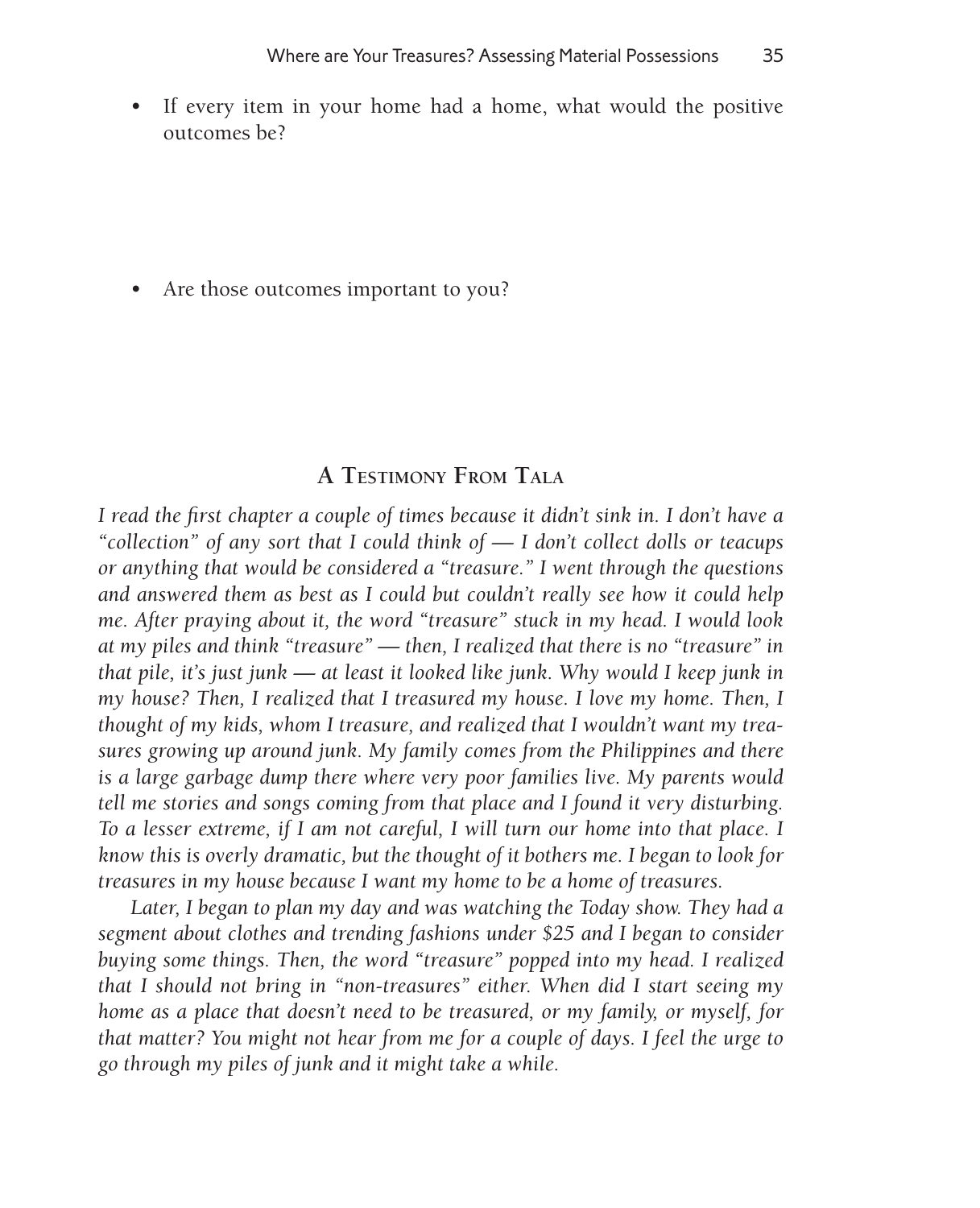#### **How to build treasure in heaven**

- Build generosity into your budget.
- Give time and money to those in need.
- Sell what you don't need and give the money to a hurting family.
- Use your talents to teach others.

#### **Testimony From Barbara**

*After reading Chapter 1, I have come to a realize what a treasure my home is. My elderly father lived with my husband and I for the last two years of his life. It was a very hard time for us as we cared from him around the clock. Life just seemed to stop, but I wouldn't change a thing because it brought me to a new phase in the*  Lord. A few months after my father's passing we decided to do some redecorating. *The house had become a hospital and we wanted to make it our own again.*

*We hired an interior designer and all purchases made and work done reflect who we are today. Each piece and placement in our home is of value in my heart. But what is truly amazing is that if you came into my home you would never think I needed help in organizing. Everything looks very neat and orderly, but don't open a closet, or drawer, or cabinet. I have spent most of my life cleaning out, reorganizing, getting spaces to look good-only to have the cycle repeat itself over and over because I hadn't changed my ways. I see now, that doing this "His Way" is what makes the difference.*

*I have asked God to go into every area of my heart, even the places I don't know about, and I have given Him free access to clean it all out so He can be upon the throne in my heart. And look where He has brought me; to all the stuff and clutter behind closed doors and cabinets. Nothing is hidden from Him. I have it hidden, so everything looks neat and clean, and, although I am disgusted with this aspect of my life, I have been complacent and given up. But He sees it and wants to free me from it. So He has brought me to "Organize His Way" and He has already blessed me.*

*As I focus more on God's Kingdom, which is eternal, I will focus less on the temporary things that I have accumulated and not let go of. I want to seek God for His wisdom and not allow my fleshy heart to be drawn away from His treasures. I want to replace my desires with His and my ways with His. As I seek Him in this and obey and make immediate right choices, my life will change and I will honor Him.*